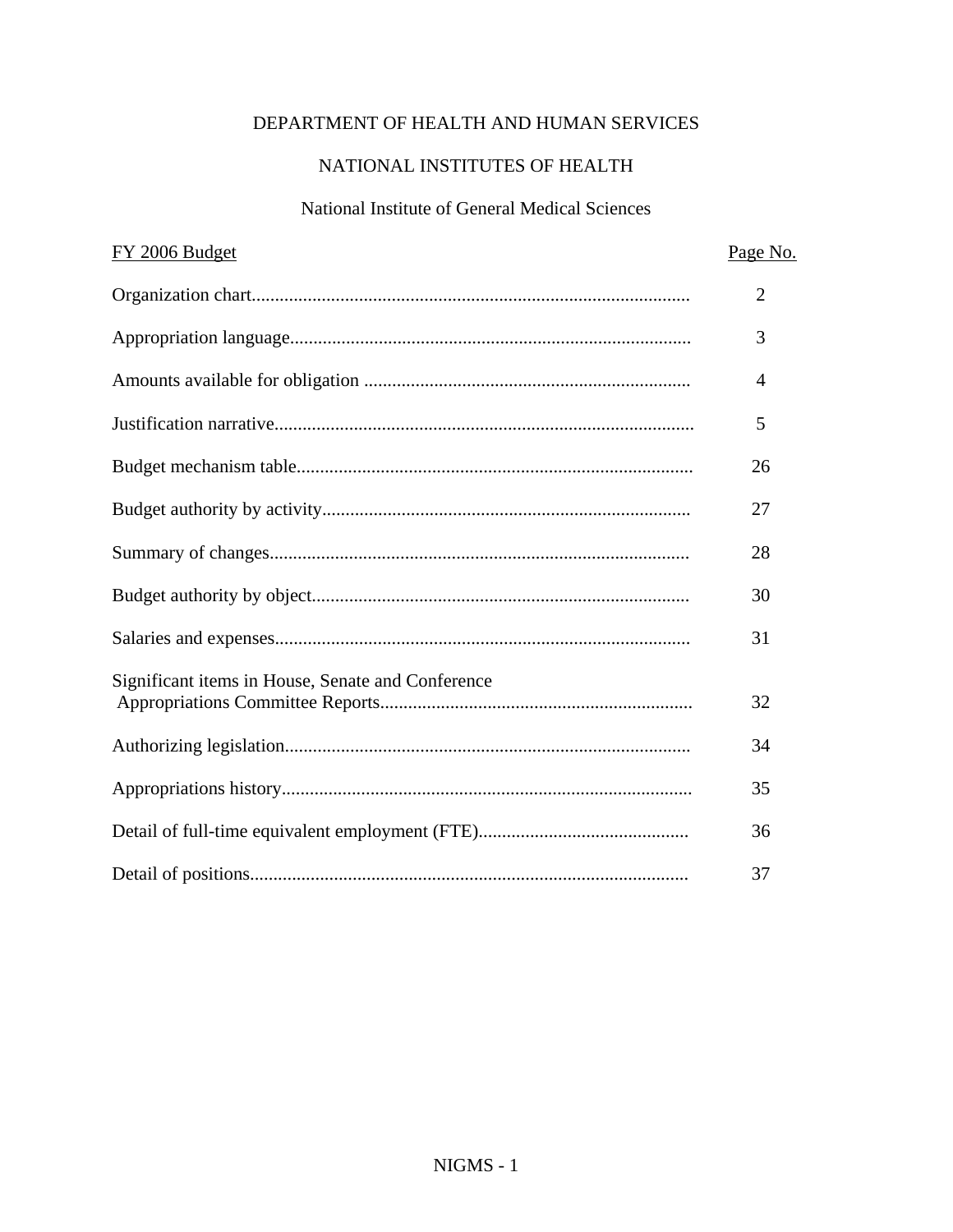**ces INSTITUTES OF HEALTH cal Scien ieral Med Gen f e o NATIONAL tstitu l InanNatio**

 **Structure** <u>ទី</u> **niza Orga**

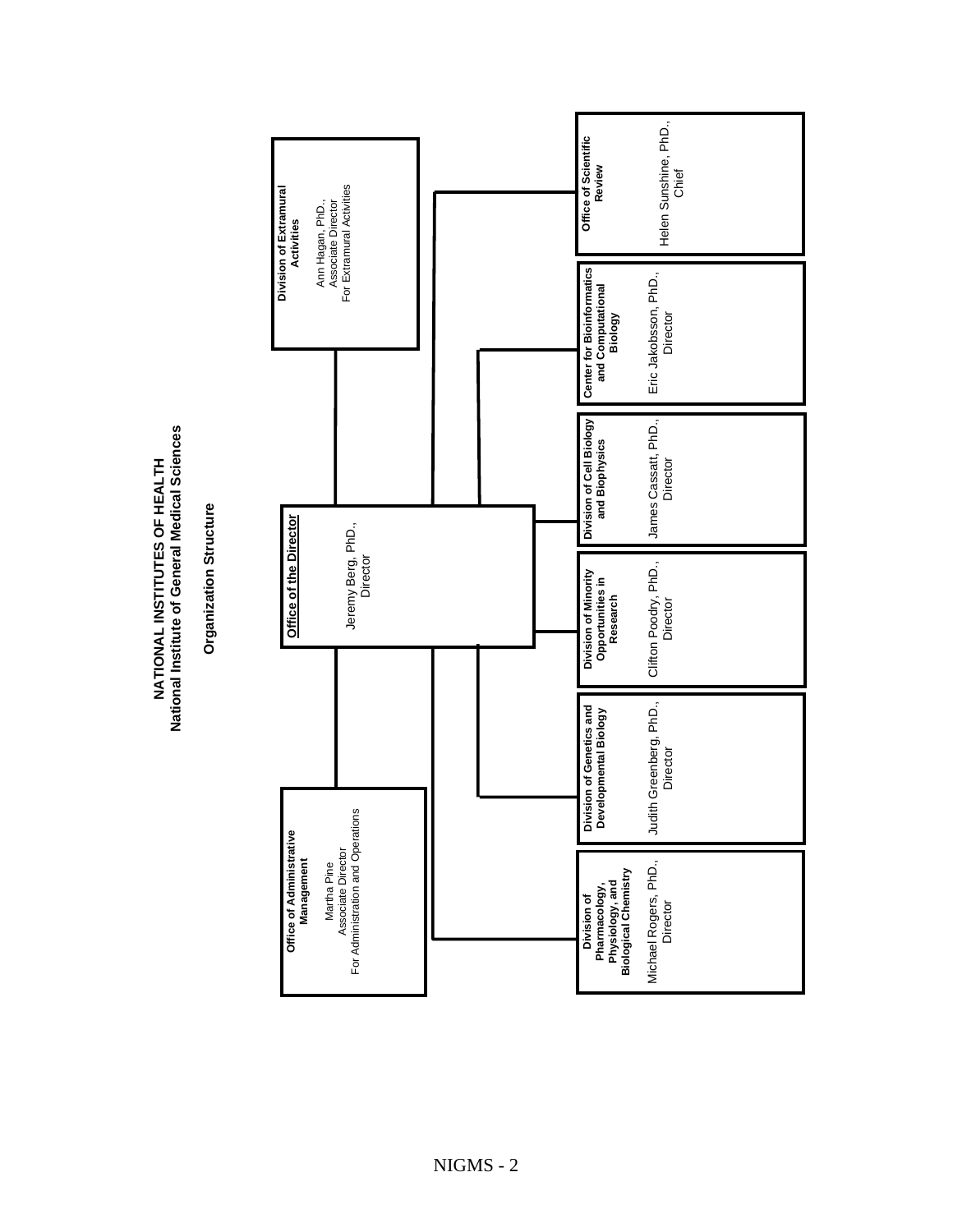## **NATIONAL INSTITUTES OF HEALTH**

National Institute of General Medical Sciences

For carrying out section 301 and title IV of the Public Health Service Act with respect to general medical sciences, [\$1,959,810,000] \$*1,955,170,000*.

[Departments of Labor, Health and Human Services and Related Agencies Appropriations Act, as enacted by the Consolidated Appropriations Act, 2005]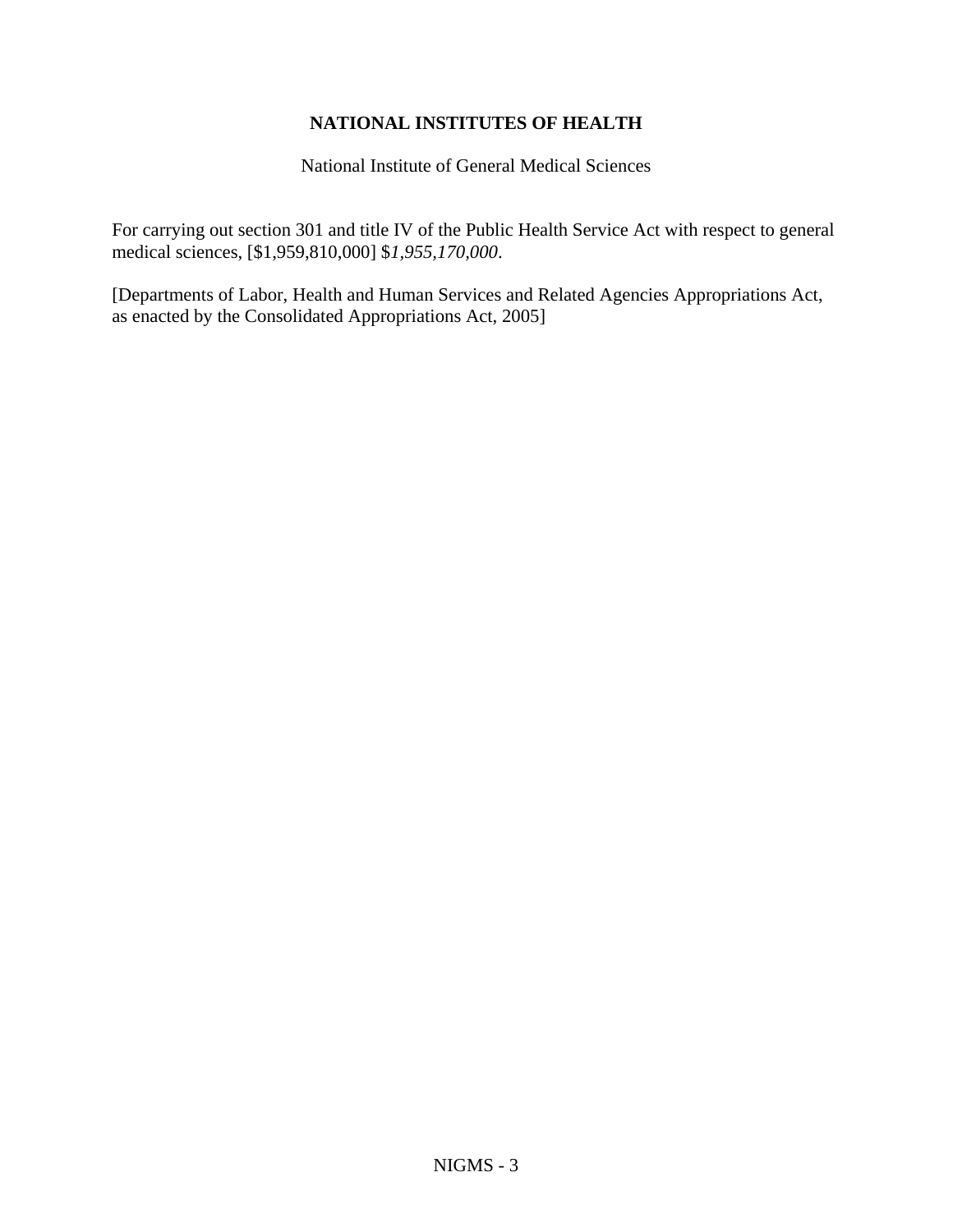#### **National Institutes of Health National Institute of General Medical Sciences**

| Source of Funding                                                                 | FY 2004<br>Actual | FY 2005<br>Appropriation | FY 2006<br>Estimate |
|-----------------------------------------------------------------------------------|-------------------|--------------------------|---------------------|
| Appropriation                                                                     | \$1,916,333,000   | \$1,959,810,000          | \$1,955,170,000     |
| <b>Enacted Rescissions</b>                                                        | (11, 495, 000)    | (15,743,000)             | 0                   |
| Subtotal, Adjusted Appropriation                                                  | 1,904,838,000     | 1,944,067,000            | 1,955,170,000       |
| Real transfer under NIH Director's one-percent<br>transfer authority to other ICs | 10,370,000        | $\Omega$                 | $\Omega$            |
| Comparative transfer to NIBIB for<br>Radiology Program                            | (1,000)           | $\theta$                 | $\Omega$            |
| Comparative transfer to Buildings and<br>Facilities                               | (60,000)          | $\theta$                 | $\boldsymbol{0}$    |
| Comparative transfer to/from other NIH ICs<br>for NIH Roadmap                     | (10,370,000)      | $\theta$                 | $\theta$            |
| Subtotal, adjusted budget authority                                               | 1,904,777,000     | 1,944,067,000            | 1,955,170,000       |
| Unobligated Balance, start of year                                                | $\overline{0}$    | $\Omega$                 | $\Omega$            |
| Unobligated Balance, end of year                                                  | $\theta$          | $\Omega$                 | $\theta$            |
| Subtotal, adjusted budget authority                                               | 1,904,777,000     | 1,944,067,000            | 1,955,170,000       |
| Unobligated balance lapsing                                                       | (78,000)          | $\overline{0}$           |                     |
| Total obligations                                                                 | 1,904,699,000     | 1,944,067,000            | 1,955,170,000       |

#### **Amounts Available for Obligation 1/**

 $\frac{1}{2}$  Excludes the following amounts for reimbursable activities carried out by this account: FY 2004 - \$208,000 FY 2005 - \$500,000 FY 2006 - \$500,000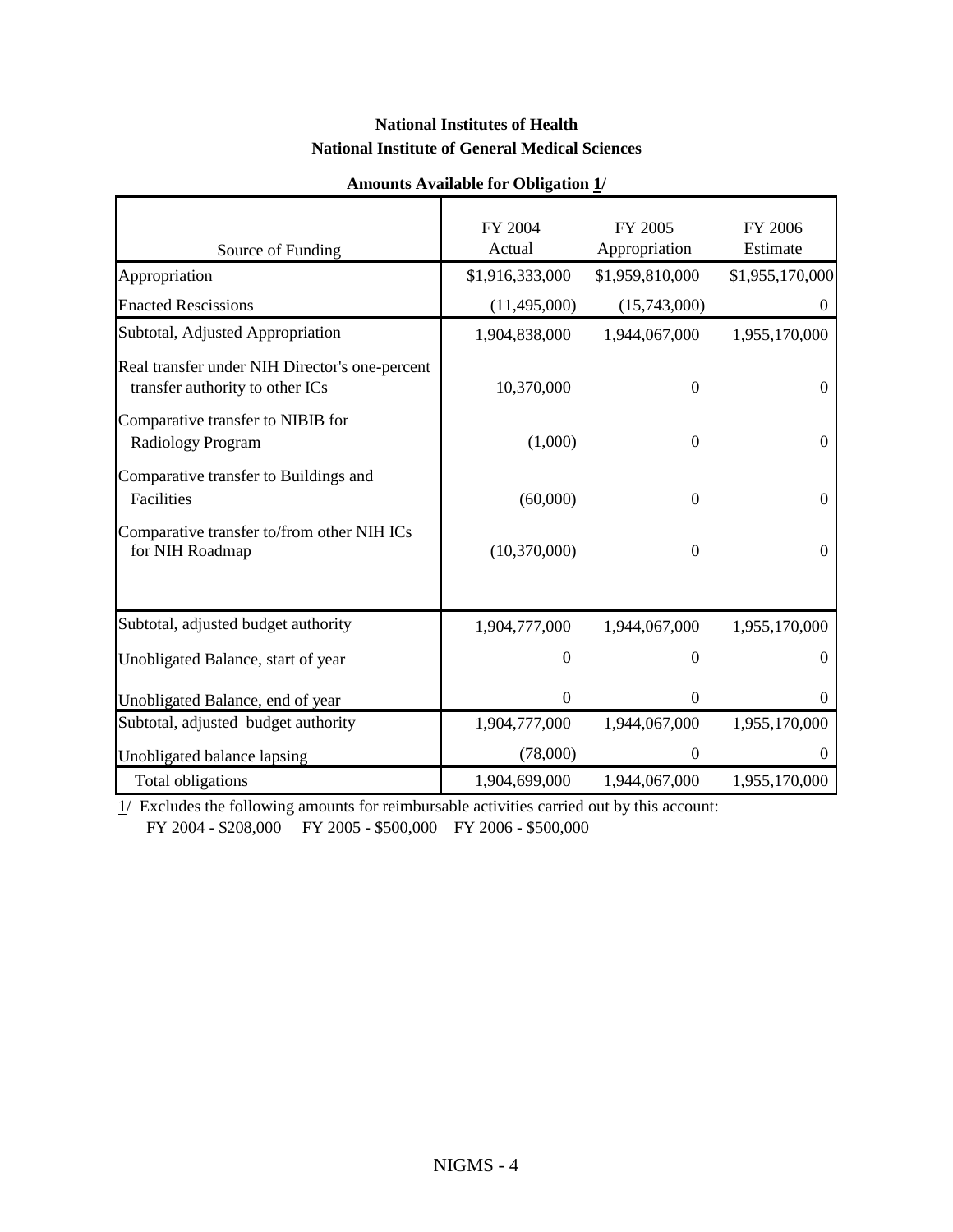#### **Justification**

#### **National Institute of General Medical Sciences**

Authorizing Legislation: Section 301 of the Public Health Service Act, as amended.

Budget Authority:

|             | FY 2004<br>Actual   |             | FY 2005<br>Appropriation |             | <b>FY 2006</b><br>Estimate |             | Increase or<br>Decrease |
|-------------|---------------------|-------------|--------------------------|-------------|----------------------------|-------------|-------------------------|
| <b>FTEs</b> | <u>BA</u>           | <b>FTEs</b> | <u>BA</u>                | <b>FTEs</b> | <u>BA</u>                  | <b>FTEs</b> | ВA                      |
| 124         | \$1,904,777,000 137 |             | \$1,944,067,000 137      |             | \$1,955,170,000            |             | 0 \$11,103,000          |

This document provides justification for the Fiscal Year 2006 activities of the National Institute of General Medical Sciences (NIGMS), including HIV/AIDS activities. A more detailed description of NIH-wide Fiscal Year 2006 HIV/AIDS activities can be found in the NIH section entitled "Office of AIDS Research (OAR)."

#### **Introduction**

This is an incredibly exciting time for biomedical science. Advances in technology are allowing researchers to examine the workings of complete biological systems, not just small parts of those systems. Scientists from quantitative disciplines like physics and engineering are contributing their expertise and approaches to biological studies, further widening the scope and speeding the pace of discovery. Computational tools and other resources are enabling scientists to share, integrate, and analyze the massive volumes of data their experiments generate. The rate at which basic research findings are translated into medical applications is accelerating. NIGMS has been instrumental in laying much of the groundwork for these developments, and the Institute's investments are paying off in significant ways.

One example is the detailed study of the system by which cells control the breakdown of unneeded proteins, a process that is as essential to life as its counterpart, protein synthesis. Knowing how cells balance protein synthesis and degradation is crucial for understanding how this equilibrium is disrupted in disease. NIGMS funds many scientists working in this area, among them Irwin Rose, Ph.D., of the University of California, Irvine, one of three winners of the 2004 Nobel Prize in chemistry. Rose has received nearly four decades of NIGMS support for fundamental biochemistry research that is now leading to drugs targeting the protein degradation pathway. The first such drug to be approved is Velcade, which was developed based on the work of another NIGMS-funded researcher, Alfred Goldberg, Ph.D., of Harvard Medical School in Boston, Massachusetts. Velcade is used to treat the blood cancer multiple myeloma and is showing promise in treating several other cancers.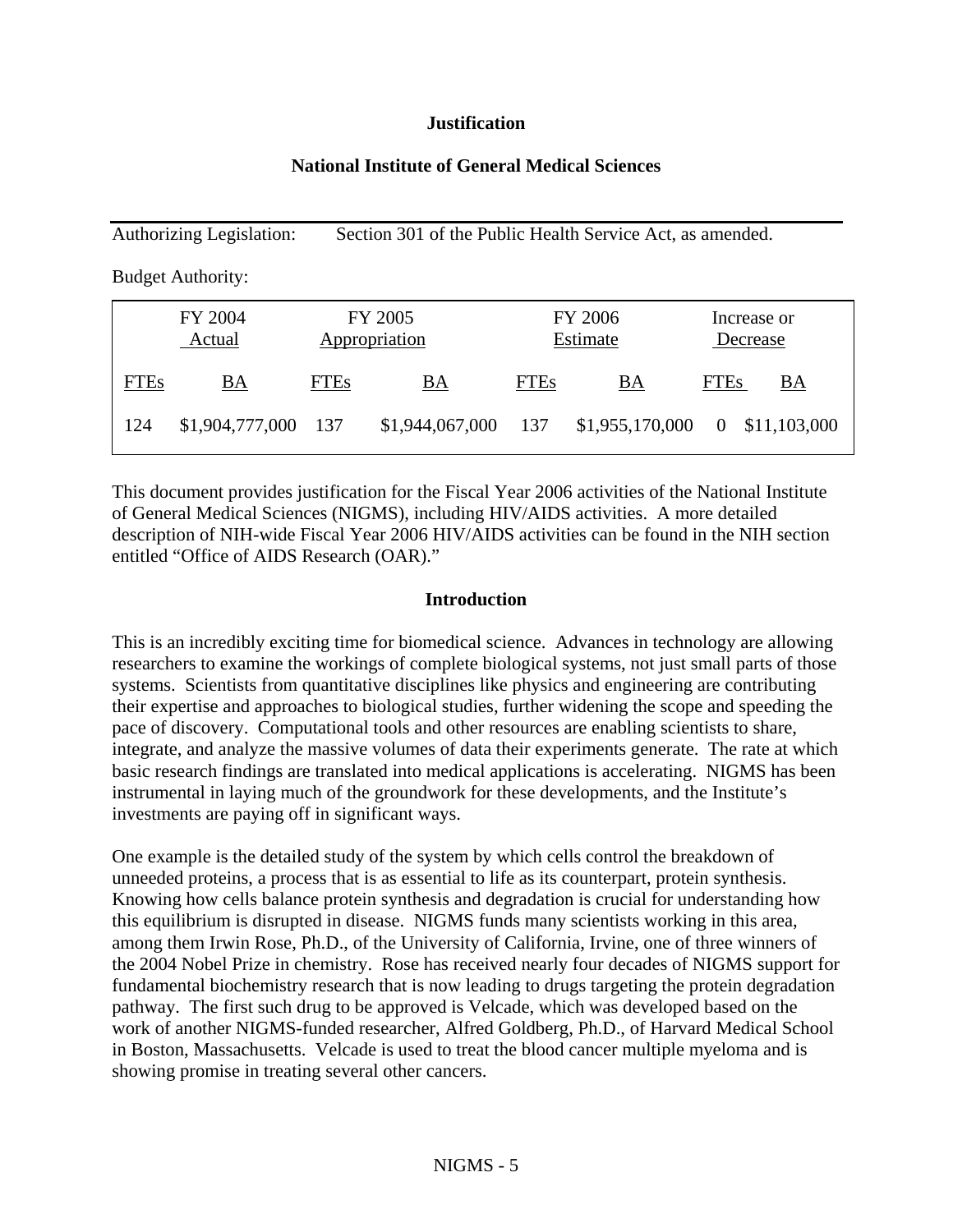In another example, tools created by NIGMS Protein Structure Initiative (PSI) scientists are revolutionizing the painstaking process of determining protein shapes, which is key to understanding how these cellular workhorses function. Robots, new methods of preparing materials for study, and other resources generated by the PSI have reduced the cost and time required for solving protein structures. Importantly, these advances and resources are benefiting the entire scientific community, not just those funded by the NIGMS initiative.

Further highlights of the scientific opportunities NIGMS offers, as well as the results of those opportunities and their relevance to medicine, appear in the following sections.

#### **Story of Discovery: Exposing the M.O. of RNA Polymerases, Nature's Gene Decoders**

To turn a tape-recorded interview into a newspaper story, journalists must first transcribe the sounds of a voice into words on a page. The cells in our bodies perform a similar task, transcribing information coded in the DNA of our genes into RNA, DNA's chemical cousin. The RNA is then translated into proteins, which perform much of the work in cells. The molecular machines responsible for gene transcription are enzymes called RNA polymerases.

The body contains trillions of cells, virtually all of which have exactly the same set of approximately 25,000 genes. Yet RNA polymerases selectively transcribe only those genes that are appropriate in each cell type, accounting for the differences between liver, nerve, muscle, and other cells. How RNA polymerases know which genes to express in a given cell and under a particular set of conditions has long been a major scientific mystery. Furthermore, the expression of genes in the wrong context can lead to cancer and other diseases.

For these reasons, a thorough understanding of how transcription works holds great promise for developing a broad range of molecular therapies, including potential adult and embryonic stem cell-based treatments. Another application of this knowledge, made possible by the sequencing of the human genome, is tracking gene expression patterns to monitor health and diagnose illness. Researchers are also targeting bacterial versions of the transcription machinery in their efforts to design urgently needed new antibiotic drugs.

#### **Advancing the Case with Technological Improvements**

Although biologists have been studying gene transcription by RNA polymerases since these enzymes were first discovered in 1960, details of how the enzymes work at a molecular level have remained elusive. For the most part, previous studies have been limited by the technology available to probe how the transcription process works. A primary reason these enzymes have been so difficult to study is their incredible complexity: RNA polymerases are not just single protein chains, but instead are giant assemblies of a dozen protein chains working together. In addition, they interact with many other accessory molecules that vary according to the cell's particular needs. Without knowing precisely what the many parts look like and how they interact, scientists have been unable to understand the way these intricate molecular machines work to perform their essential biological functions.

As a result of decades of NIGMS funding, scientists have built a substantial base of general knowledge on the transcription process. Technological advances are now providing great opportunities to break new ground in understanding RNA polymerase activity. In particular, NIGMS-sponsored efforts to introduce the application of physics and engineering techniques to biological problems have enabled researchers to examine the inner workings of RNA polymerase and to see single molecules of the enzyme in action.

A case in point is the work of Roger Kornberg, Ph.D., of the Stanford University School of Medicine in Stanford, California. After 20 years of unraveling the biochemistry and genetics of RNA polymerase, Kornberg used X-ray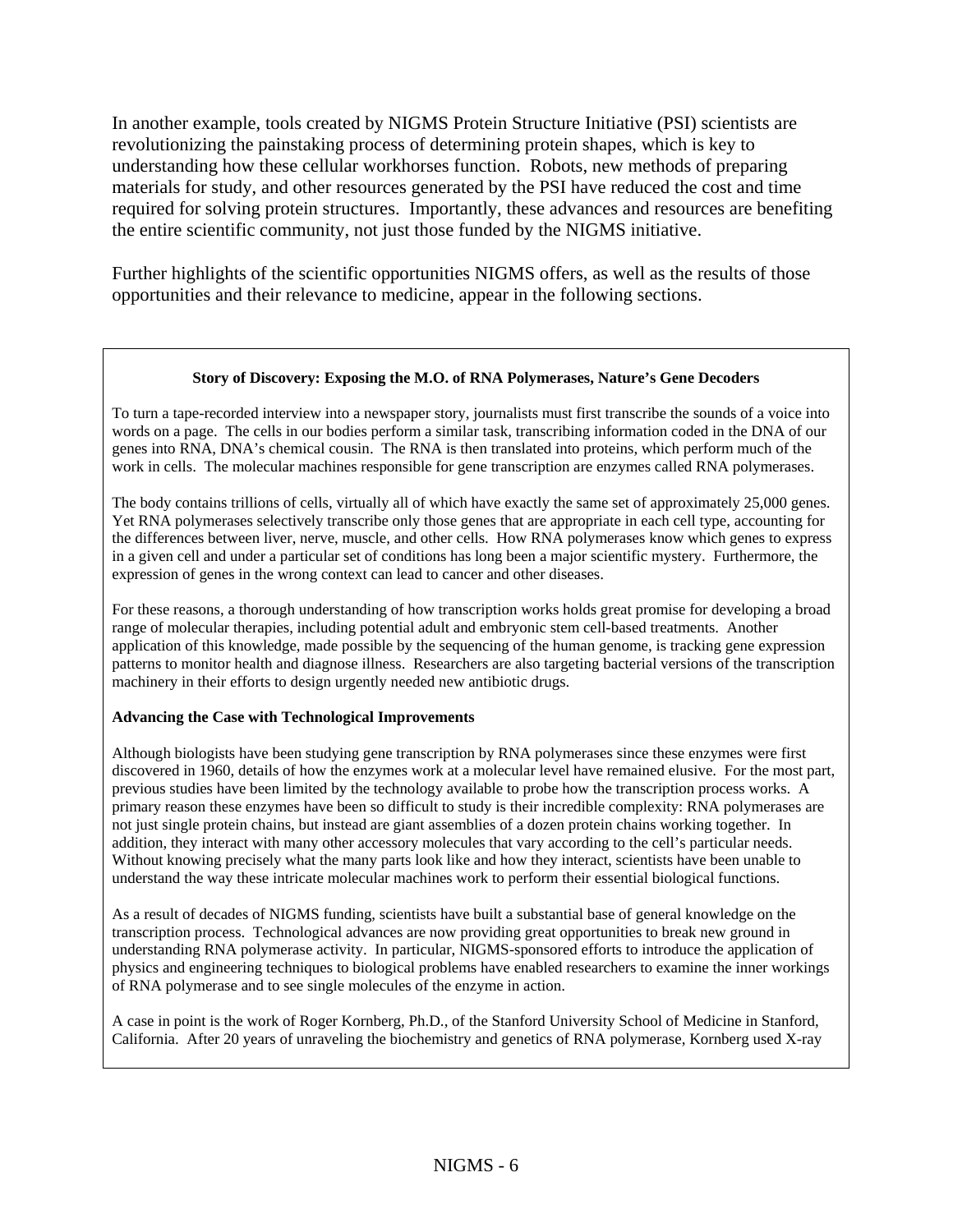crystallography to obtain a detailed, three-dimensional image of the enzyme that revealed the molecular tasks performed by each of its many parts. This achievement was greatly aided by a new robot system that automates the process of loading and positioning microscopic protein crystals on X-ray diffraction equipment. Jointly funded by NIGMS, the Department of Energy, and NIH's National Center for Research Resources, the robot is one of the highthroughput, or very rapid and efficient, techniques developed by the NIGMS Protein Structure Initiative.

The robot enabled Kornberg and his team to screen 130 crystals in a mere 7 hours without losing a single one. Done manually, this work would have taken many times longer, would have required considerable effort from highly trained scientists, and would have run an increased risk of losing delicate crystals due to human error. Once all of the crystals had been screened, the scientists collected data from the best ones, enabling them to determine the RNA polymerase structure with greater clarity than had ever been achieved before.

#### **Widening the Investigation**

All organisms, from bacteria to plants to people, have some form of RNA polymerase. Researchers like Seth Darst, Ph.D., of the Rockefeller University in New York City focus on understanding the RNA polymerases of bacteria. Darst used X-ray crystallography to show how bacterial RNA polymerase pulls apart the two strands of a DNA molecule, threading one strand into a narrow protein cavity and clamping it in place during transcription. The availability of structures from both bacterial and higher organisms provides a guide that may lead to new antibiotic drugs that attack the bacterial version of the enzyme without affecting the human enzymes. An example of an existing antibiotic that targets bacterial RNA polymerase is rifampicin, which is a key component of tuberculosis therapy.

The experiments described above required very small samples of RNA polymerase, less than one thousandth of an ounce. Even so, such samples still contain trillions of molecules, and the results reveal only the average behavior of molecules in this huge collection. Consider the rush of a crowd into an amusement park. Watching the group as a whole, it is impossible to discern the behavior of individual visitors. Similarly, in order to truly understand the mode of action of molecular machines such as RNA polymerases, scientists have been striving to develop methods capable of examining individual molecules in isolation.

Recently, Stanford University's Steven Block, Ph.D., applied techniques from physics and engineering to develop such methods. He observed single molecules of RNA polymerase in action and discovered that the molecules pause at some sites along the DNA for unusually long periods, ranging from seconds to tens of minutes. Block also discovered that when the enzyme detects a mistake during the transcription process, it backtracks, snips out the "typo," and inserts the correct chemical unit. This proofreading capability allows the enzyme to make RNA with remarkable fidelity, reducing the transcription error rate by 100 times or more.

The continuing explosion of insights and technological advances at the interface of biology, physics, and engineering will no doubt yield more evidence of the talents of RNA polymerases. This knowledge, in turn, will deepen understanding of the roles of these enzymes in maintaining health and point to ways of intervening when problems in transcription lead to disease.

#### **Science Advances**

These science advances convey the breadth and significance of NIGMS-supported research. Although only the lead scientists are named, coworkers and collaborators contributed substantially to the achievements.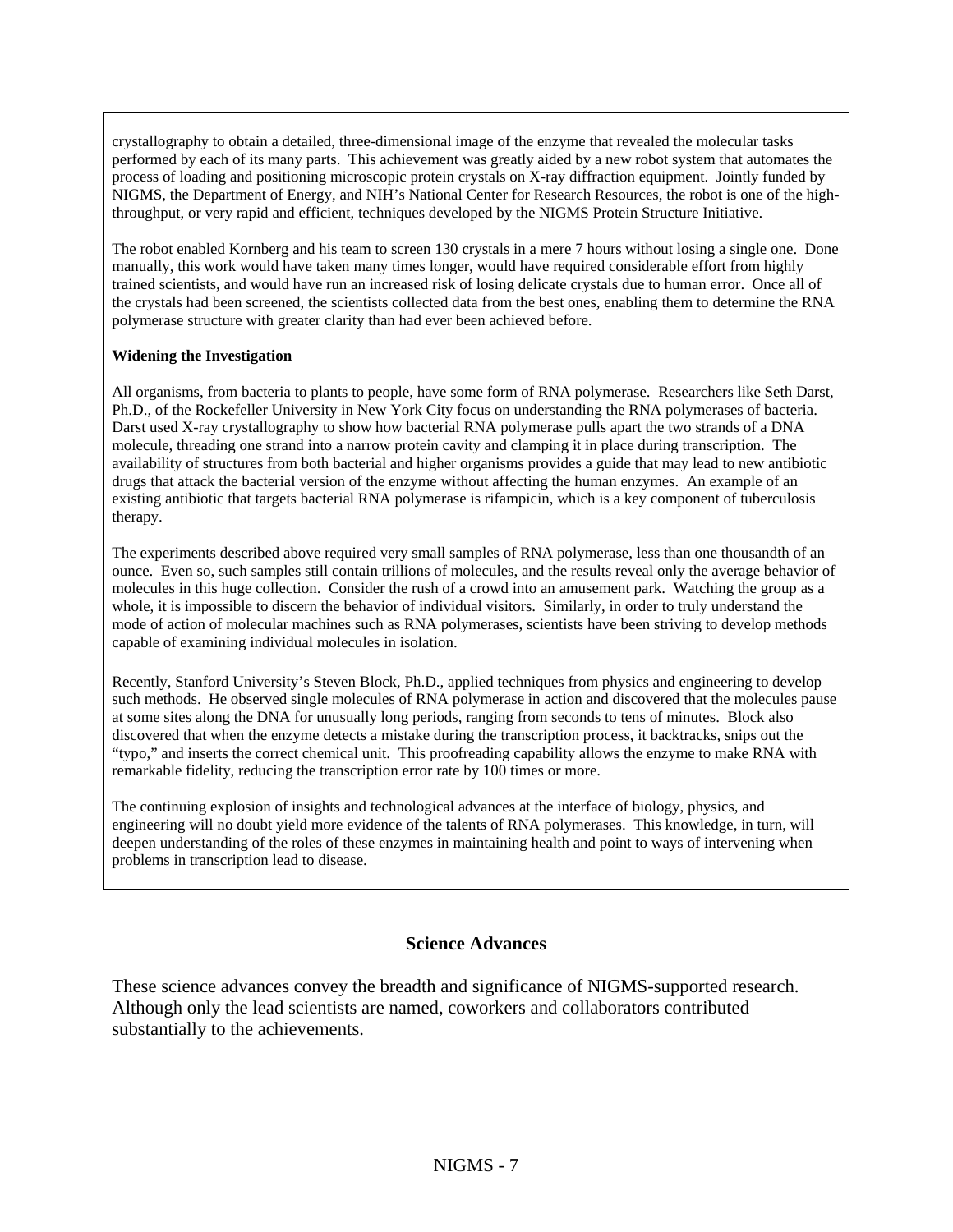## **Understanding Life Processes at the Molecular Level**

### *Gene Silencing Illuminates Innate Immunity*

Our world is teeming with potential health threats in the form of bacteria and viruses. Standing guard is the body's first line of immune defense, the innate immunity system. Despite the system's importance, researchers know relatively little about how innate immunity works. However, they have recently learned that the core molecular elements of innate immunity appear remarkably alike in organisms as diverse as plants, insects, and people. Thus, researchers are poised to answer key questions about this process by doing experiments in simple organisms.

In a recent example of the benefit of such an approach, Patrick O'Farrell, Ph.D., of the University of California, San Francisco, used laboratory fruit flies to search for fundamental clues about innate immunity. Harnessing the power of the revolutionary gene silencing technique called RNA interference (RNAi), which was featured in last year's story of discovery, O'Farrell used robotic methods to rapidly and systematically inactivate each of more than 7,000 fruit fly genes that are close counterparts of genes in humans and animals. He then identified those genes whose loss had a recognizable impact on the insects' ability to fight off germs. The strategy paid off, and O'Farrell discovered two fruit fly genes that are involved in carrying out the basic functions of innate immunity.

Since the fruit fly genes bear close resemblance to human genes, this work should quickly yield insights about how the proteins encoded by these genes function in human innate immunity. O'Farrell's findings are significant in another important way, as well. The results lend support for using RNAi to investigate complex molecular networks, which are known to be central to the function of both healthy and diseased cells.

#### *Clarifying How Cells Connect*

Connections between cells are critical for everything from embryonic development to holding the nervous system together. One of the ways that cells keep in contact is through fingerlike projections called neural cell adhesion molecules (NCAMs) that attach to the same molecules on neighboring cells. Exactly how these molecules bind to each other has been the subject of intense study, resulting in two, seemingly contradictory models. One model postulates that the NCAMs overlap just at their ends, as if the cells are touching each other by their fingertips. The other model supposes that the NCAMs overlap much more extensively, as if the cells are holding each others' hands palm to palm.

New research by Deborah Leckband, Ph.D., of the University of Illinois at Urbana-Champaign shows that both models are correct. Leckband measured the strength of the attachments between cell membranes at various microscopic distances and found that strong attachments occur at two clearly defined lengths, each corresponding to one of the competing models.

In addition to reconciling earlier research findings, Leckband's results offer fresh hints about how NCAMs work. The different bonding arrangements may reflect a two-step process by which cells adhere—as if first touching their fingertips before forming a tighter clasp. Alternatively, having two bonding configurations could allow cells to adjust their proximity to serve different needs. Studying how cells connect to each other not only sheds light on a critical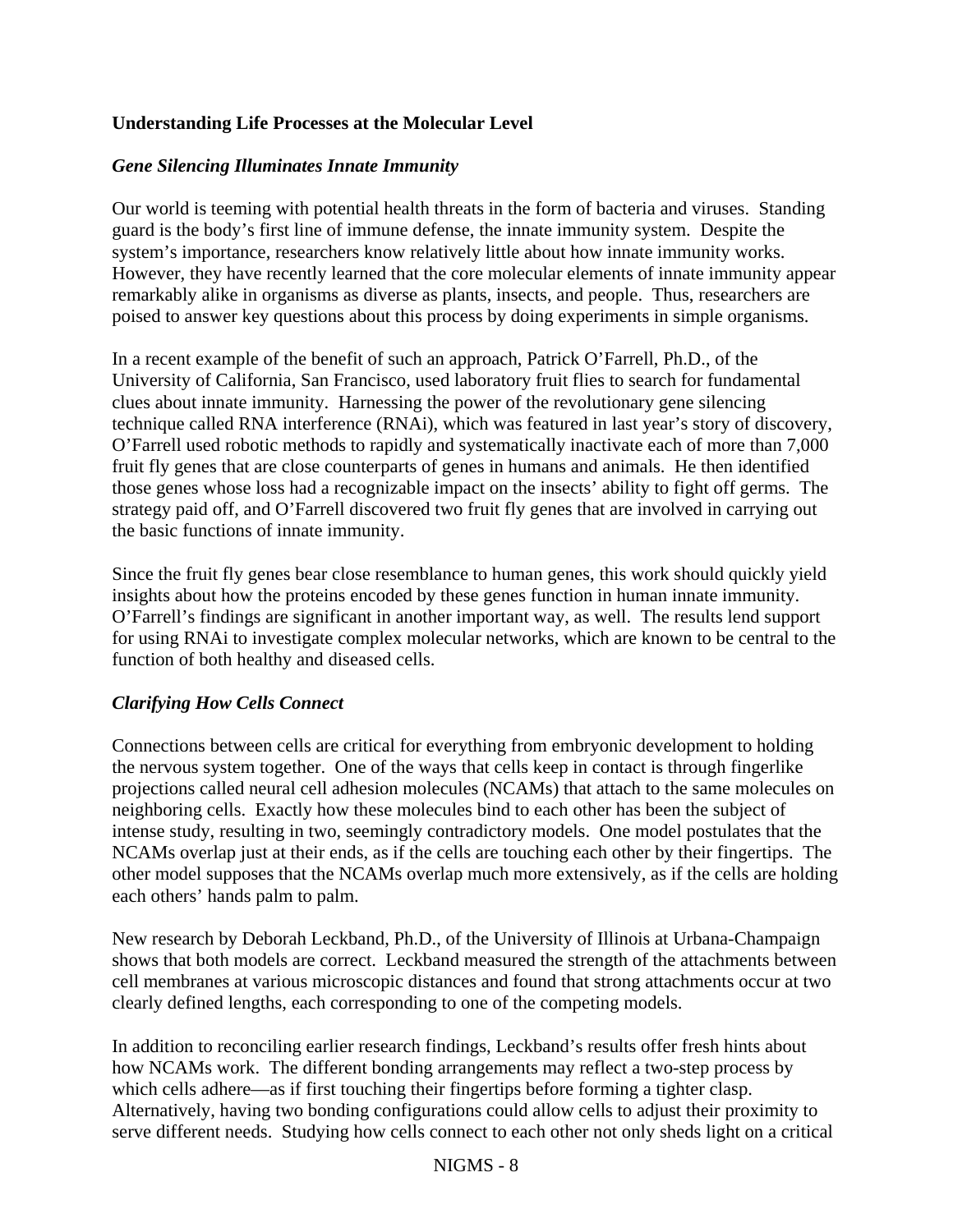life process, it will also help scientists better understand—and someday perhaps prevent—birth defects and certain cancers.

#### **Basic Studies Illuminate Disease Mechanisms**

#### *New Inhibitors Block Anthrax Toxin*

In the fall of 2001, anthrax-contaminated letters sent through the mail caused 11 cases of inhalation anthrax, 5 of which were fatal. This bioterrorist attack focused national attention on the need for new ways to treat the previously uncommon infection, which is caused by the bacterium *Bacillus anthracis*. Unless antibiotics are administered quickly, they typically fail in treating inhalation anthrax because destroying the bacterium does not neutralize the effects of its three different toxins. One toxin, protective antigen, forms a tunnel through host cell membranes by which the other toxins, edema factor and lethal factor, enter and kill cells. Scientists have found that blocking the passage of lethal factor into cells reduces the severity of anthrax in animals, suggesting that this toxin is a good target for drugs against the disease.

Taking a different approach to foiling lethal factor, Lewis Cantley, Ph.D., of Harvard Medical School has devised a way to prevent the toxin from attacking cellular proteins. Cantley analyzed millions of small proteins to identify chemical inhibitors that latch onto and block the part of lethal factor that would otherwise attach to its targets.

The method worked. Cells in laboratory dishes that were treated with one of the inhibitors survived exposure to lethal factor, while untreated cells died. Cantley then determined the threedimensional structures of lethal factor attached to several of the inhibitors, which enabled him to observe precisely how the inhibitors bind to the toxin. This information may now be used to design new drugs to combat anthrax.

## *Human Lung Cells Can Break Up Bacterial Gangs*

While bacteria cannot speak or hear, their livelihood and ability to cause infections rest on effective communication skills. Large assemblies of networked bacteria called biofilms communicate by quickly trading chemical messages back and forth through a process known as quorum sensing. Scientists know that certain harmful bacteria use quorum sensing to evade the human immune system, and they also understand a good deal about how biofilms form and function. Until now, though, researchers were not aware that the human body could defend itself against quorum-sensing bacterial behaviors.

E. Peter Greenberg, Ph.D., of the University of Iowa in Iowa City discovered that one type of human lung cell, called an epithelial cell, has the means to cope with the potentially harmful quorum sensing that occurs within certain biofilms. He grew epithelial and other types of mammalian cells in laboratory dishes, then added molecules used in quorum sensing by *Pseudomonas aeruginosa*, the bacterium that causes most of the fatal lung infections in people with cystic fibrosis. Greenberg found that only the epithelial cells were capable of shortcircuiting quorum sensing through the actions of an enzyme that blocked the bacterial signal.

The work is noteworthy because it suggests the existence of a built-in human defense system against certain serious bacterial infections, including those common in people with cystic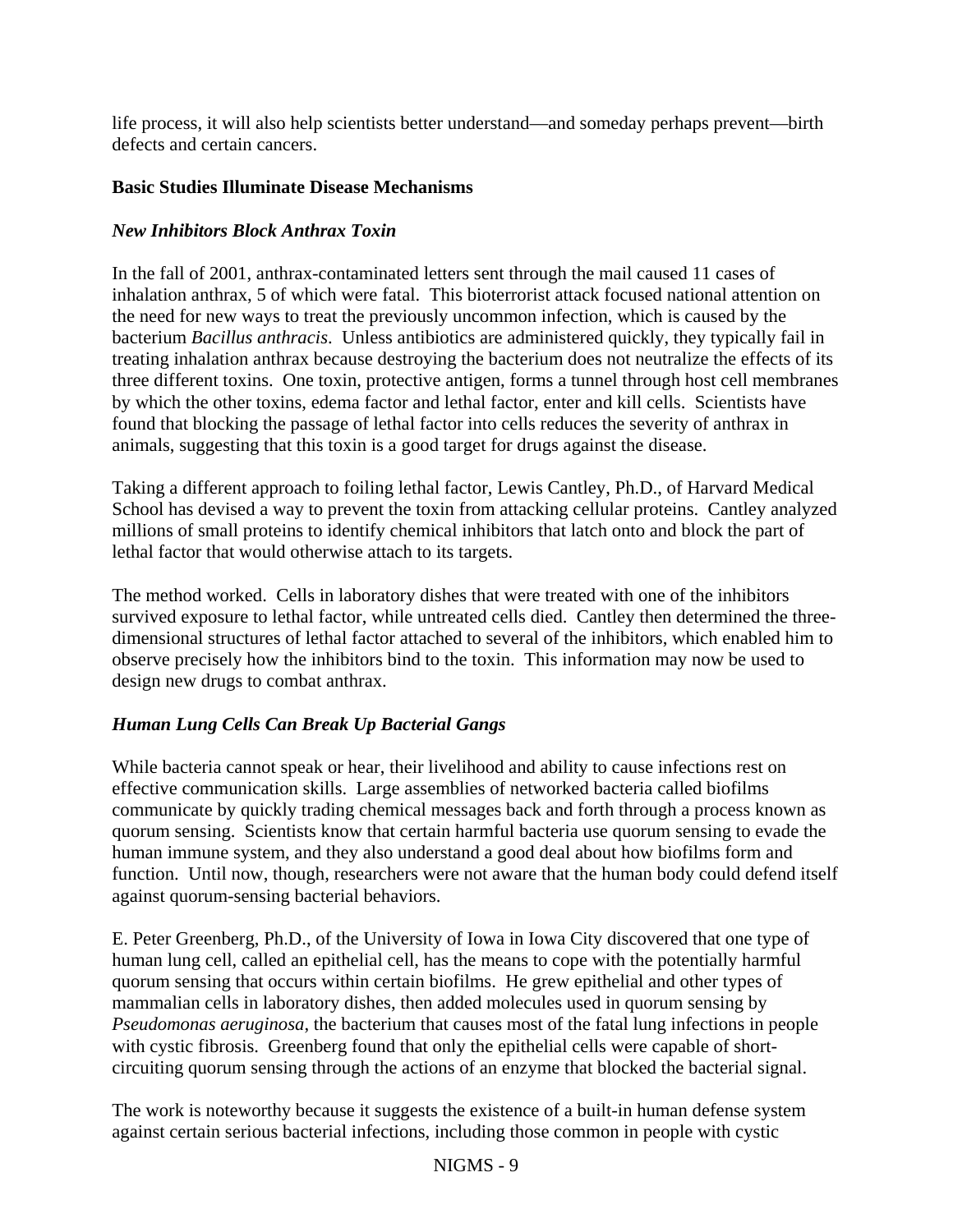fibrosis. Scientists could capitalize on this new knowledge in searching for medicines to boost the body's natural ability to stop quorum-sensing signals. The research may also point to other innovative approaches to treating chronic infections linked to biofilm formation.

## *Cell Growth Protein Predicts Return of Prostate Cancer*

Two men of the same age have been diagnosed with an advanced stage of prostate cancer. Both individuals follow their doctors' advice and undergo surgery to remove the malignant walnutsized gland, which is involved in male reproduction. Although the patients are similar clinically, they may face different futures because the tests used to detect the cancer are poor predictors of whether the disease will return after removal. However, a close look at a protein present in many types of cancer cells reveals a new tool for forecasting a man's risk of prostate cancer recurrence.

Kun Ping Lu, M.D., Ph.D., of Beth Israel Deaconess Medical Center in Boston, Massachusetts, has spent years studying the protein Pin1, which helps regulate the growth and division of cells. He had previously shown that some types of cancerous tissue contain increased levels of Pin1.

Lu wondered if the Pin 1 levels he found in prostate cancer cells might signal the recurrence of the disease following surgery. To test this idea, he measured the amount of Pin1 contained in the malignant tissue removed by a single surgeon from hundreds of men diagnosed with prostate cancer. Lu then followed up with 580 of the men to find out if they were still cancer-free. This work revealed a link between levels of Pin1 at the time of surgery and prostate cancer recurrence. In fact, the higher the level of Pin1, the more likely it was that the disease would come back.

This finding suggests that doctors could measure Pin1 levels to predict their patients' chances of prostate cancer recurrence and to tailor the treatment plan. The results also indicate that drugs might be developed to suppress Pin1 levels, possibly preventing disease recurrence and further helping doctors manage what is now the most common cancer among American men.

#### **New Approaches to Therapeutics**

## *Hot Flash Drug May Interfere with Cancer Therapy*

Tamoxifen (Nolvadex $^{\circledR}$ ) is an effective therapy for some types of breast cancer. However, roughly 80 percent of women who take the drug experience hot flashes. While not lifethreatening, hot flashes can be so uncomfortable that people stop taking the medicine. To make this cancer-controlling drug tolerable, doctors can treat Nolvadex-triggered hot flashes with antidepressants such as paroxetine (Paxil®).

New evidence hints that taking both drugs together may not be such a good idea. David A. Flockhart, M.D., Ph.D., of the Indiana University School of Medicine in Indianapolis knew that the body uses the same enzyme to break down Nolvadex and Paxil. He therefore wondered whether taking both drugs together might affect blood levels of either or both of them. To test this, Flockhart performed a study with 12 breast cancer survivors who had been taking Nolvadex for at least 1 month and were having severe hot flashes. He gave Paxil to the study volunteers for 4 weeks and then took blood samples.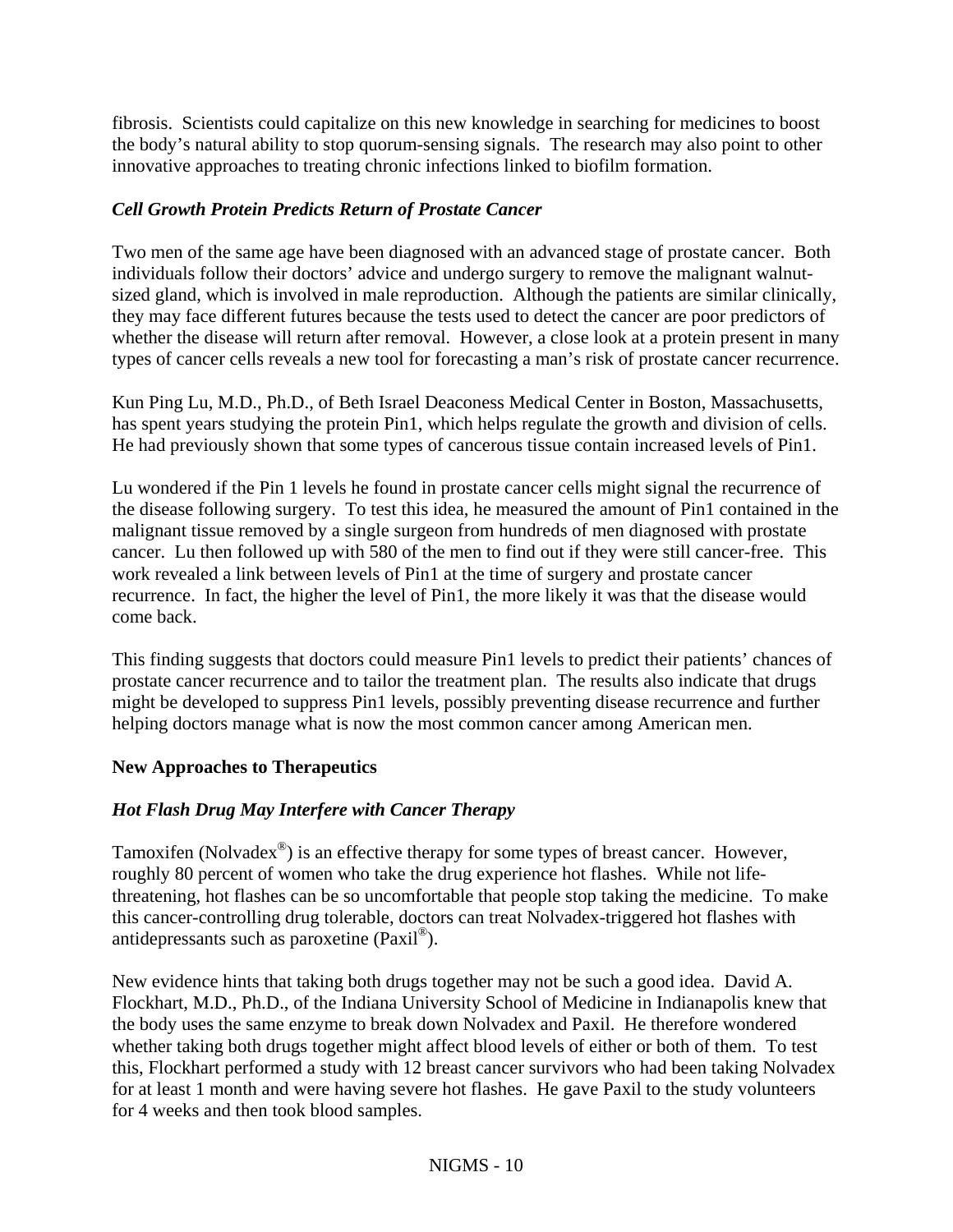Women who took both drugs at the same time had substantially lower levels of a key byproduct of Nolvadex, chemical evidence that Paxil does affect how the body processes Nolvadex. But the effects differed among the women depending on their innate capacity to process drugs, which helps explain why Nolvadex's effectiveness can vary among people. Flockhart cautions that further data are needed to determine if treatment recommendations should be altered as a result of his study.

#### *Bone Marrow Cells Help Heal Wounds, Maintain Skin*

The body springs into action to heal a wound. Cells in the bloodstream muster to form a clot and fight infection. Researchers have long known that the infection-fighting cells are produced in the bone marrow. But recently, they discovered that cells from the bone marrow also play a role in healing wounds and maintaining normal skin.

Frank Isik, M.D., of the University of Washington Medical Center in Seattle tracked the fate of bone marrow cells by using mice whose cells were engineered to glow green under a fluorescent light. He transplanted green-glowing bone marrow cells from these mice into another set of mice, which were genetically identical except that they lacked the green fluorescent protein. He then inflicted a small wound in the skin of the transplanted mice's backs. To his surprise, as long as 6 weeks after the mice had been wounded, well after infection had ceased to be an issue, green-glowing cells derived from the bone marrow remained in their healed skin.

Probing further, Isik found that only the bone marrow-derived cells produced a particular type of collagen that is found in skin throughout the body, not just in healed wounds. This led him to conclude that cells from the bone marrow help form the tough, yet expandable, matrix of the skin. Isik now wonders whether diseases that interfere with wound healing, such as diabetes, do so because they affect bone marrow cells. In time, this line of research may reveal targets for drugs that will promote wound healing.

#### **Promising Technologies**

## *Sweeter Opportunities in Carbohydrate Research*

Carbohydrates are not just a much-maligned food group, they are vital to all living systems. They take part in everything from communication between cells to the immune response, growth, and brain function. Made up of long, often highly branched chains of sugar molecules, carbohydrates are notoriously difficult for researchers to work with. As a result, the molecules are not nearly as well understood as DNA or proteins. Three recent advances reveal new insights into how carbohydrates work and how researchers can work with them. These findings promise to open new ways to diagnose and treat a host of diseases.

Ajit Varki, M.D., of the University of California, San Diego, has unexpectedly found that the carbohydrates people eat can actually infiltrate into their cells and may increase the risk of certain diseases. Previously, scientists believed that ingested carbohydrates were broken down into simple building blocks and that cells contained only carbohydrate molecules that the body synthesized from these smaller compounds.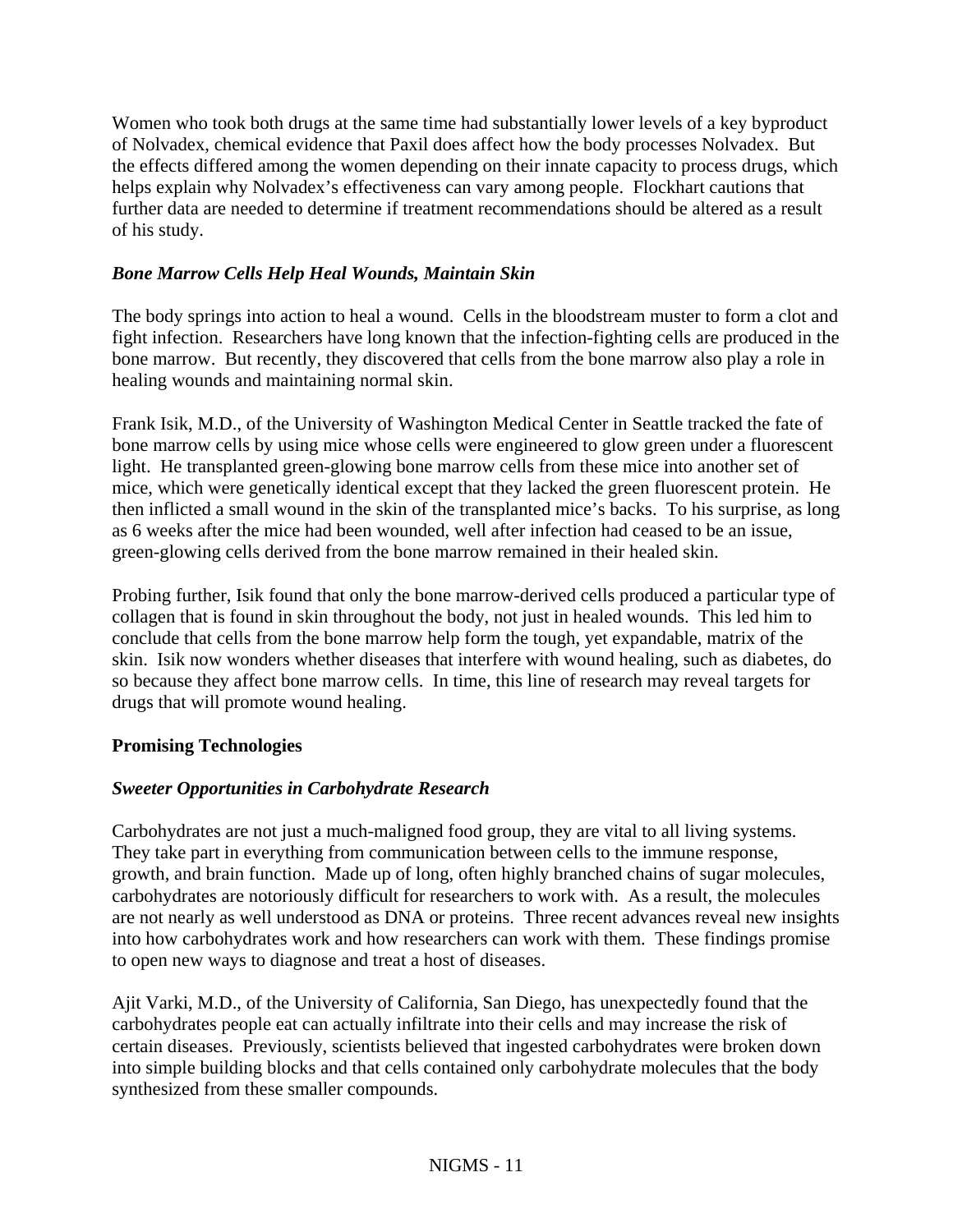Varki studied a carbohydrate molecule that is present in high levels in red meat and milk. Although humans do not make this carbohydrate, Varki had earlier found small amounts of it in human tissues. He has now shown that the source is meat and dairy products and that the molecule, which the body recognizes as alien, provokes an immune response that he believes could cause long-term inflammatory reactions in body tissues.

Eating large quantities of red meat has been linked to heart disease and some forms of cancer, and recent research suggests that meat in the diet may increase the risk for some autoimmune diseases like rheumatoid arthritis. Although most scientists think the primary culprit for such associations is saturated fat, Varki speculates that an immune response to foreign carbohydrates might also contribute.

Carbohydrates, like the one Varki studied, often coat the surfaces of cells, where they are crucial to cell interactions. Using a specially designed cell-surface carbohydrate, Carolyn Bertozzi, Ph.D., of the University of California, Berkeley, has accomplished the feat of tagging certain cells in living mice.

First, Bertozzi injected mice with an artificial carbohydrate that wended its way through their bodies, finally lodging on the outer surfaces of their cells. Then she fed the mice a chemical that reacts specifically with the synthetic carbohydrate but nothing else in their bodies. Taking advantage of the light-absorbing properties of the chemical tag, Bertozzi confirmed that the chemical had reached and reacted with the artificial carbohydrate, without causing any harm to the mice.

Bertozzi's ability to customize the carbohydrates on cell surfaces represents a powerful new way to study the molecules and promises a wide range of clinical applications, such as potentially tagging cancer cells with lethal chemicals.

To capitalize on opportunities like the one provided by Bertozzi, biotech and pharmaceutical companies will need to be able to synthesize carbohydrates efficiently. Currently, the process is labor-intensive and time-consuming. In a chemical *tour de force*, David MacMillan, Ph.D., of the California Institute of Technology in Pasadena developed a new method for building carbohydrates that is simple and straightforward, requiring just two steps. This technique will revolutionize the study of carbohydrates and could be used to produce a wide range of drugs and diagnostic tools, including those targeting the heart, immune system, and brain.

Still the most mysterious of biology's big molecules, carbohydrates have always been just as important as proteins and DNA to the lives of cells. Now, through these recent advances in tracking, customizing, and synthesizing carbohydrates, scientists are poised to understand the molecules better and use them in new medical applications.

#### *Designing and Building Proteins Gets Easier*

You may not be able to judge a book by its cover, but you can judge a protein by its shape. The three-dimensional structure of a protein, which is made of amino acids, enables it to latch onto other molecules, triggering a host of chemical reactions. When these reactions fail to occur properly, scientists search for the protein structure responsible. While they can easily determine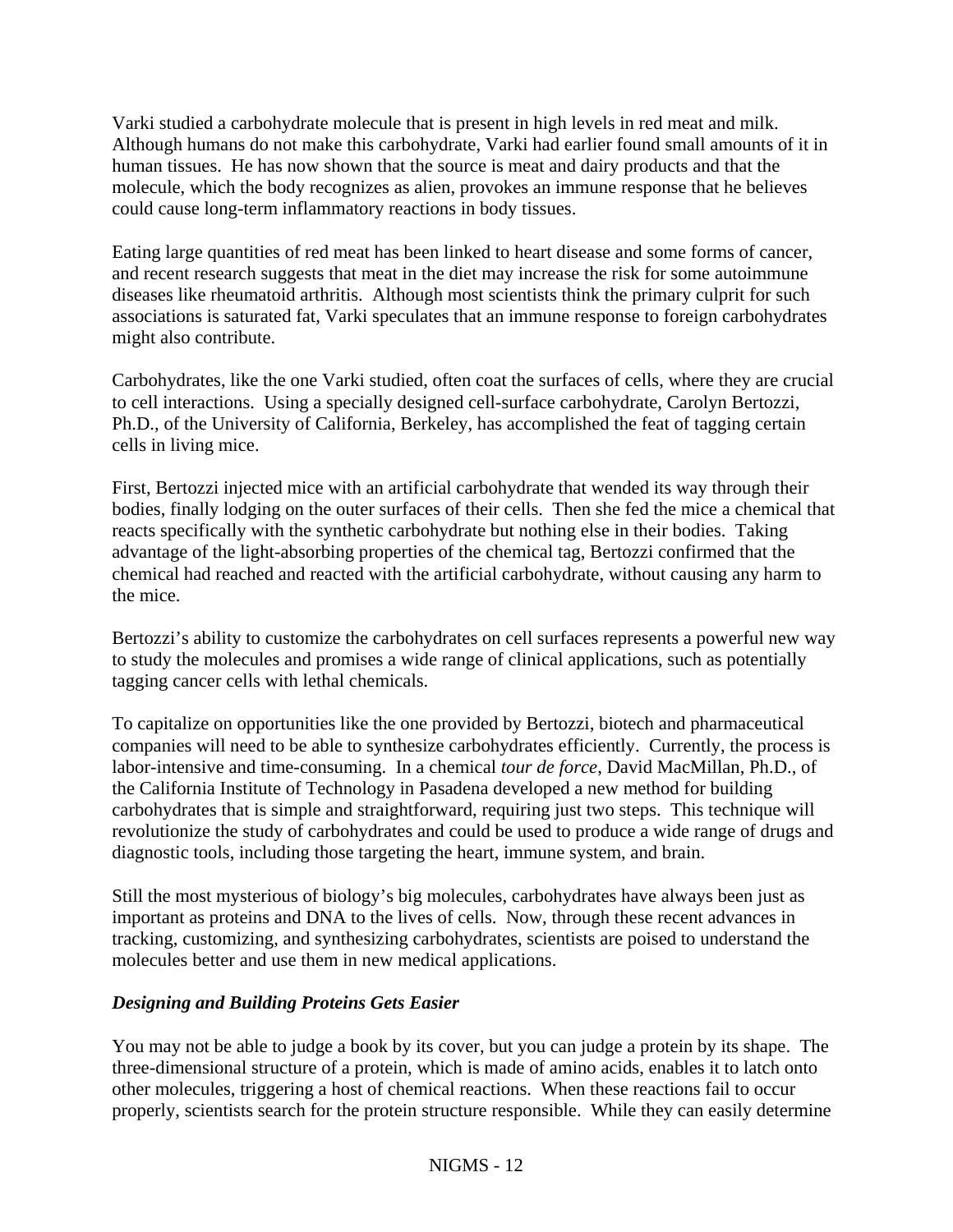a protein's amino acid sequence, scientists cannot reliably predict how this sequence will fold into a protein with a certain shape and function.

Given this problem, some researchers have decided to work backwards. Rather than starting with a sequence, David Baker, Ph.D., of the University of Washington in Seattle started with a structure. In groundbreaking research, he showed that it is possible to design and build a protein with a specific shape. He sketched a protein structure that had never before been observed and then used a computer modeling program he had created to predict the amino acid sequence that would form the new molecule. Baker used that sequence to build an actual protein that was stable and quite similar in structure to the one he had drawn.

With this ability to create a protein made to order, Baker's research offers a promising new route for developing custom proteins that could be used as drugs or molecular machines to interrupt or enhance a particular reaction inside a cell.

#### **NIH Roadmap**

NIGMS has taken the lead in a number of NIH Roadmap initiatives in the "New Pathways to Discovery" and "Research Teams of the Future" themes. In concert with other NIH components, the Institute spearheaded the creation of National Centers for Biomedical Computing to develop the core of a universal computing infrastructure that is urgently needed to speed progress in biomedical research. The four centers funded in FY 2004 will create and make available software programs and other tools that will permit researchers to integrate and analyze data of different types and sources, blazing new pathways for understanding biological processes and human diseases.

The Institute also played a major role in the creation of Centers for Innovation in Membrane Protein Production to tackle the difficult issues surrounding the study of membrane proteins, which represent up to a third of all proteins and are the targets for a large number of therapeutic drugs. Two centers will develop new methods for producing significant amounts of membrane proteins for subsequent structural studies. To accelerate such studies, the centers will make their methods, materials, facilities, and data readily available to the scientific community.

Other Roadmap activities that were funded in FY 2004 include exploratory centers to develop high-resolution probes for cellular imaging and curriculum development awards in interdisciplinary research.

The imaging centers will develop greatly improved technologies to allow scientists to watch molecules move and interact in real time in living cells—information that will yield significant insights into the function of normal and diseased cells. These new technologies are needed to overcome the deficiencies of current imaging techniques, including limited resolution and a static, "snapshot" view of cellular components.

The curriculum development initiative supports innovative approaches to train biomedical, behavioral, and quantitative scientists to work in collaborative, interdisciplinary settings. The programs are expected to integrate disciplines in creative ways that could open new avenues of scientific inquiry and possibly lead to the formation of entirely new disciplines to address complex biological questions.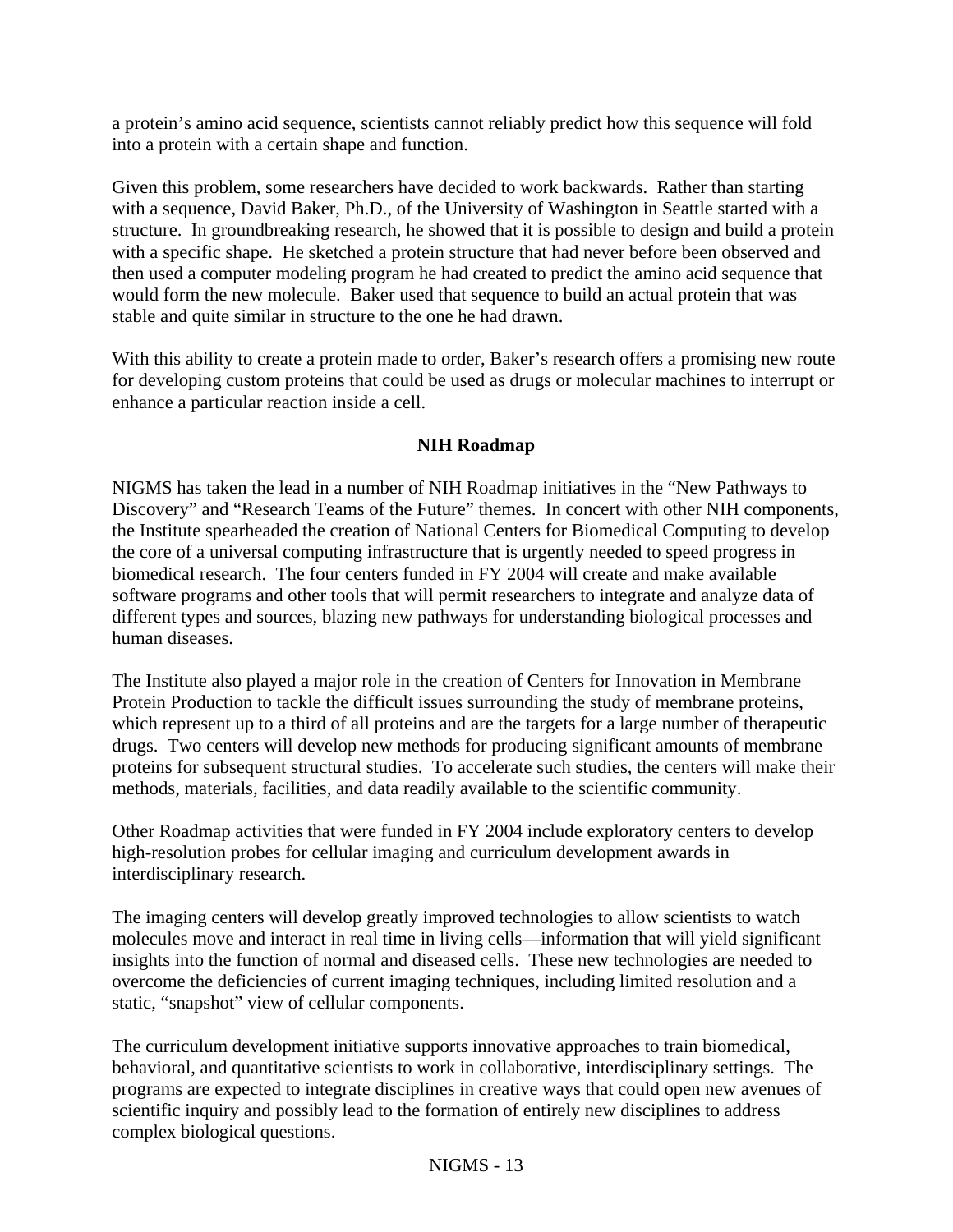Additional NIGMS-led Roadmap activities focus on creating collections of diverse chemical compounds to use in identifying and validating targets for new drugs; developing methods for isolating, identifying, and modifying biologically active compounds from natural sources; improving ways of predicting the possible toxicity of compounds much earlier in the drug development process; and building exquisitely sensitive imaging tools to trace molecular pathways, particularly those involved in disease.

#### **Initiatives**

The vast majority of NIGMS grants support investigator-initiated studies in basic biomedical fields. These grants yield a wealth of new knowledge that forms the foundation for medical advances. The Institute also develops initiatives to catalyze research and new directions in areas of special interest or opportunity. Recent developments in several of these initiatives are described below.

#### **Protein Structure Initiative**

The NIGMS Protein Structure Initiative is an ambitious effort to improve understanding of the central role of proteins in health and disease. Its approach is to determine the structures of a large number of carefully selected, representative proteins that will serve as the basis for the much simpler and faster process of deducing the structures of related proteins based on their genetic sequences. Determining protein structures is highly worthwhile because it provides critical information about how proteins function and reveals new targets for the development of medicines.

The first phase of the PSI, which supports pilot centers that are assembling a pipeline for rapid protein structure determination, will end in FY 2005. At that time, the production phase of the initiative will begin. This phase will consist of several large centers that will determine the structures of many proteins very rapidly and efficiently. Additional, smaller centers will focus on particularly challenging classes of proteins, such as membrane proteins and proteins from humans. Another task will be to seek ways to overcome technological barriers to automated protein structure determination.

The pilot phase of the PSI has already led to marked improvements in the process of protein structure determination. For example, one of the nine PSI pilot centers solved 157 protein structures in less than 4 years, a remarkable feat in view of the fact that in the past, it took months to years to determine a single protein structure. In addition, this center cut the cost of determining a structure by two-thirds and expects further reductions in the cost and time required for structure determination.

The pilot centers, along with individual investigators who have PSI-affiliated research grants, have produced significantly enhanced methods and resources for the study of proteins. These include the robot system mentioned in the story of discovery above and robotic instruments for other stages of the structure determination pipeline. Companies are already developing some of these instruments for use by PSI researchers and the broader scientific community.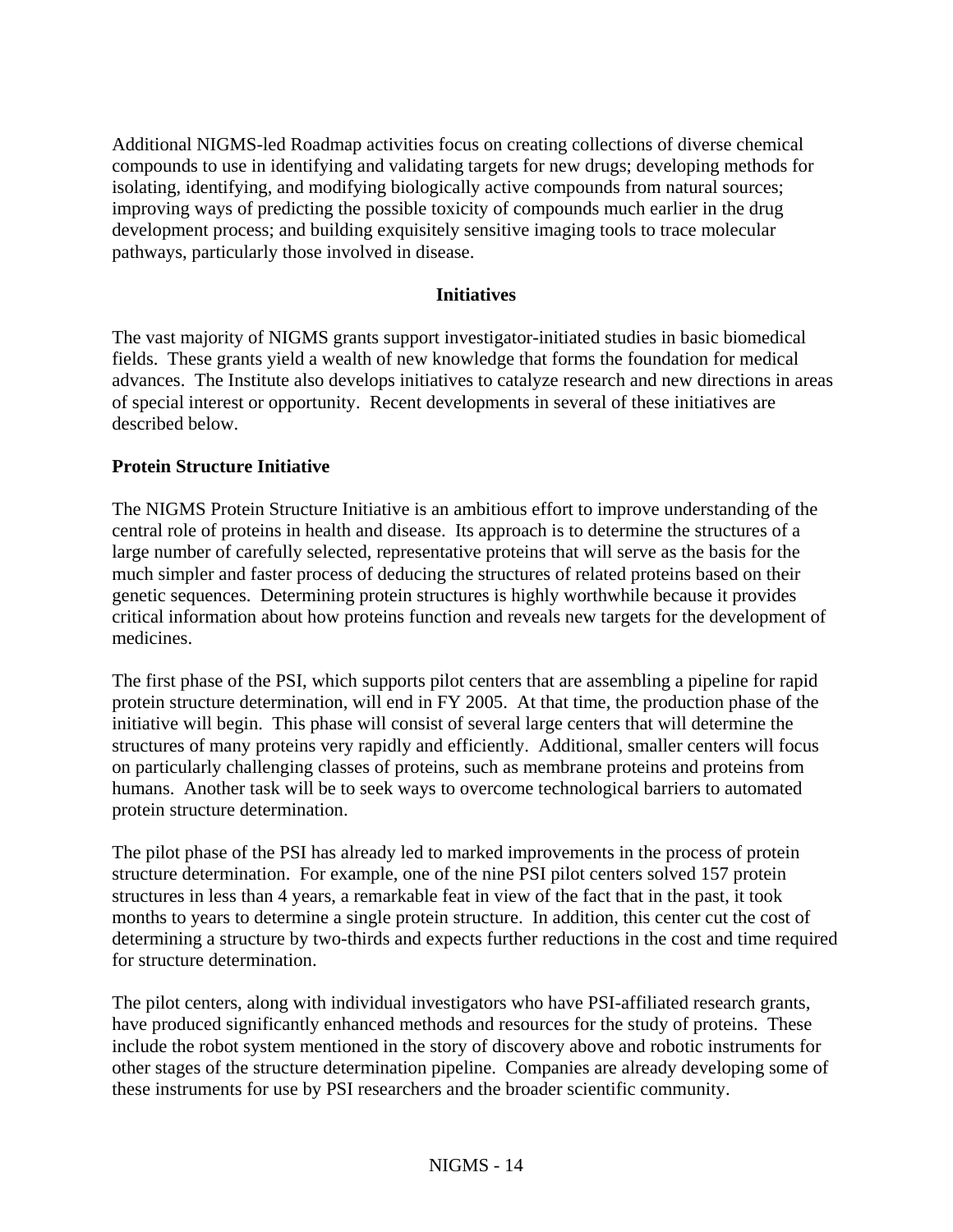Among the other major technological advances made with PSI support is a method for data collection and processing that has slashed the time required for this step tenfold while more than tripling its accuracy. Two centers and one individual grantee have increased the success rate of the challenging process of protein crystallization—a necessary step for most structural studies by developing three different methods of modifying proteins to promote the formation of crystals. Finally, a PSI scientist developed a process that greatly simplifies the production of proteins in bacterial cells, making it possible to produce ten times as much protein for study. This protein production breakthrough was recognized by *R&D Magazine* as one of the top 100 technological achievements of 2004.

An award also went to another PSI-related project, the massive upgrade of a synchrotron at Stanford University that was completed in early 2004. Synchrotrons are large facilities (about the size of a football field) that are crucial tools for studying the detailed structures of proteins and other molecules. NIGMS, the National Center for Research Resources, and the Department of Energy collaborated on funding the upgrade. Secretary of Energy Spencer Abraham gave the project the Secretary's Excellence in Acquisition Award in 2004 for completing the demanding effort ahead of schedule and within budget. The facility is actively promoting the use of robotic tools developed through the PSI, and users are reporting increases in the efficiency of their studies and the quality of their data as a result.

At the other end of the synchrotron scale, the PSI supported the development of a much smaller, table-sized synchrotron called the Compact Light Source. This technology could advance—and possibly revolutionize—structural biology research by allowing scientists to perform many studies without having to travel to one of the few national synchrotron facilities. The developers also envision medical imaging applications for the technology. Testing of the Compact Light Source prototype is scheduled to begin in early 2005.

Finally, NIGMS continued its partnership with the National Science Foundation, the Department of Energy, and other NIH components in funding the Protein Data Bank for a new 5-year period. This comprehensive, widely used public resource holds essential information on the threedimensional structures of proteins and other large molecules, such as DNA and RNA. As of early November 2004, the Web-based repository contained data on nearly 28,000 structures, and the number is growing rapidly.

#### **Complex Biomedical Systems Research**

In FY 2004, NIGMS funded its fifth Center of Excellence in Complex Biomedical Systems Research. The new Center for Quantitative Biology at Princeton University in New Jersey will explore how biological molecules interact with each other and with their environment to create dynamic systems. The project will take a systems biology approach, using advanced computational methods to model complex biological systems based on large quantities of experimental data. To help spur further biomedical discoveries, the center will make all of its data and analysis tools freely available to the scientific community. The center will also establish a new undergraduate and graduate curriculum focused on quantitative biology and collaborative research.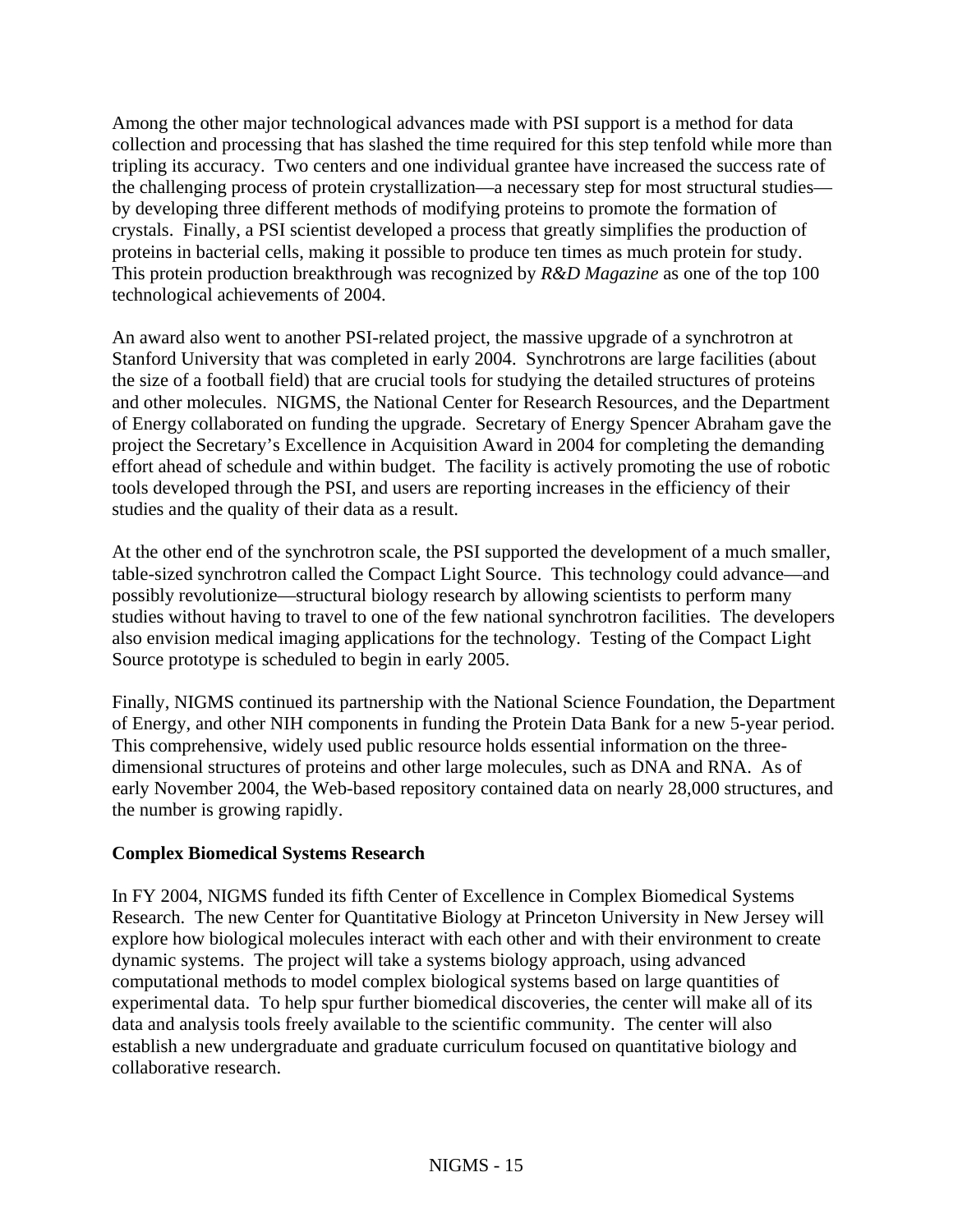This center is the latest embodiment of NIGMS efforts to move into new areas of science, foster multidisciplinary collaboration, and explore new approaches to biomedical research and research training.

### **Models of Infectious Disease Agent Study**

In response to increasing concerns about emerging infectious diseases and bioterrorism, NIGMS made the first four grants in FY 2004 under its Models of Infectious Disease Agent Study (MIDAS) initiative. The multi-institution MIDAS teams are led by scientists at the Johns Hopkins Bloomberg School of Public Health in Baltimore, Maryland; Los Alamos National Laboratory in Los Alamos, New Mexico; Emory University in Atlanta, Georgia; and Research Triangle Institute International in Research Triangle Park, North Carolina.

MIDAS scientists will develop powerful computer modeling techniques to analyze and enhance the nation's ability to respond to infectious disease outbreaks, whether they occur naturally, such as SARS, or are released intentionally in a bioterrorist attack. In the event of a national medical emergency, MIDAS scientists will redirect their work to help government officials determine the best way to deal with the situation. MIDAS activities are guided by a steering committee and coordinated with related government efforts.

To quickly develop resources and collaboration within MIDAS, the steering committee requested that, in addition to the individual projects being conducted by each team, the network begin to study a problem together. The committee selected influenza as the first disease to model. MIDAS researchers plan to consider such variables as the structure of social networks and transportation issues in developing their models. To validate and fine-tune the models, the scientists will also attempt to computationally replicate historical outbreaks, such as the 1918 flu pandemic. With the unexpected reduction of U.S. flu vaccine supplies in late 2004 and the worrisome rise in avian flu cases in the Far East, the MIDAS flu models may have more immediate applications than had originally been anticipated.

## **Stem Cell Research**

In FY 2004, NIGMS provided new administrative supplements to 15 research grants to enable investigators with little or no experience working with human embryonic stem cells to explore the use of these cells as a model system for research directly related to the aims of the parent grant. This brings the total number of new and continuing supplements funded in FY 2004 to 28.

The Institute plans to launch fellowships in human embryonic stem cell research in FY 2005. This effort addresses the need to train more skilled stem cell researchers, which the NIH Stem Cell Task Force has identified as a factor limiting the advancement of the field. The program would support postdoctoral fellows who show promise for becoming independent investigators as well as established scientists who wish to acquire new capabilities for studying human embryonic stem cells. Several other NIH funding components plan to participate in this activity.

NIGMS also plans to fund new Exploratory Centers for Human Embryonic Stem Cell Research in FY 2005. These centers will join the three that are currently funded.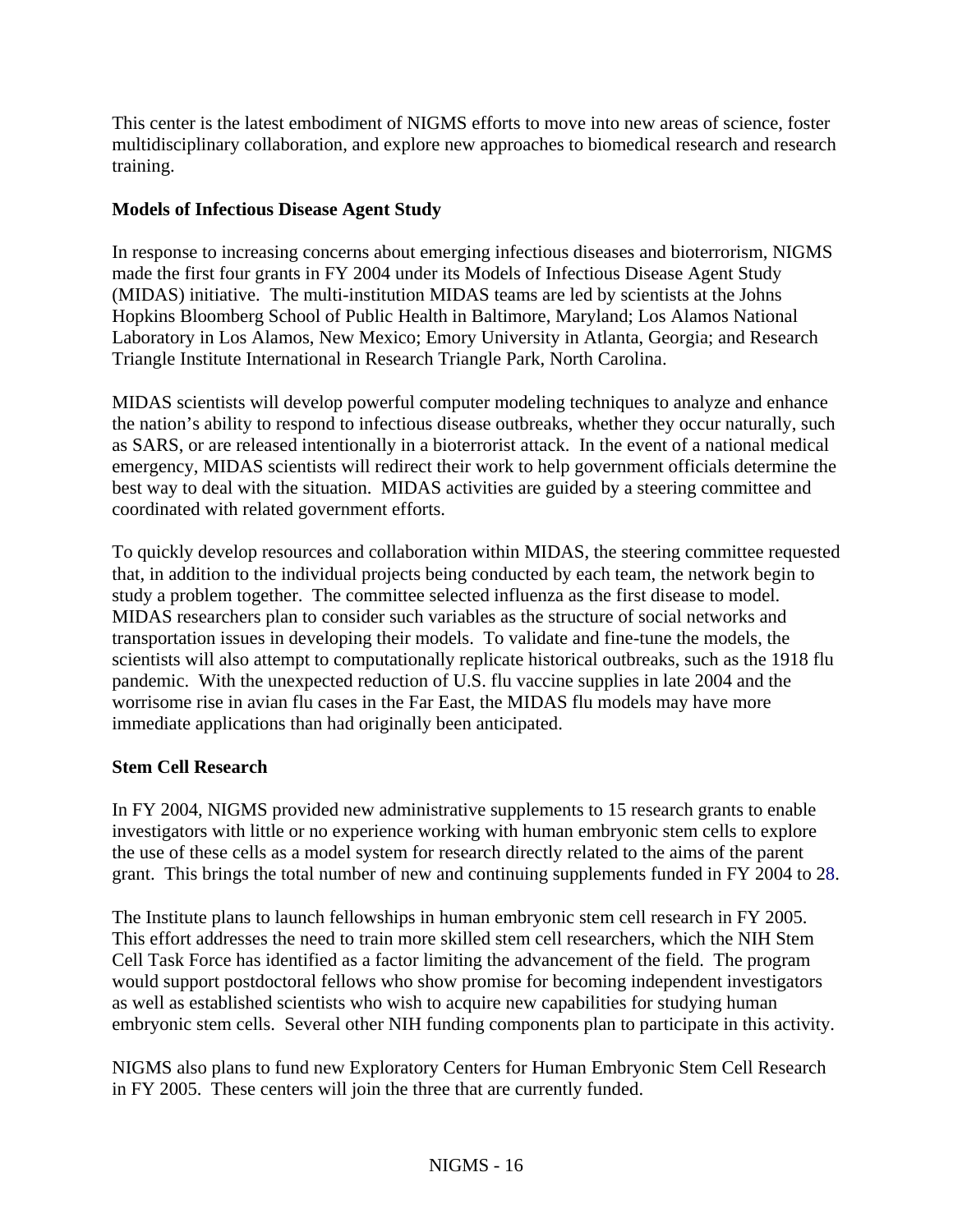The source of the stem cells for all NIGMS initiatives is limited to Federally approved stem cell lines listed on the NIH Human Embryonic Stem Cell Registry.

### **Large Grants Evaluation**

During the 1990s, many members of the scientific community supported with NIGMS funding expressed an urgent need for grant mechanisms to support the collaborative, multidisciplinary team approaches needed to tackle complex problems of central importance to biomedical science. In response, NIGMS initiated several large grant programs including "glue grants," the PSI, the Pharmacogenetics Research Network, and centers for the study of complex biomedical systems.

Now that these programs have been operating for several years, NIGMS is developing plans to evaluate them. To this end, the National Advisory General Medical Sciences Council formed a working group that met for the first time in May 2004 and developed recommendations for assessing whether the programs are meeting their goals and whether any changes are needed to improve them.

## **Other Areas of Interest**

## **Research Training**

NIGMS continues its long history of leadership in the area of research training, supporting 45 percent of the predoctoral trainees and 26 percent of all of the trainees who receive assistance from NIH. In recognition of the rapidly changing, interdisciplinary nature of biomedical research today, the Institute's training programs are flexible and stress approaches to biological problems that cut across disciplinary and departmental lines. Such experience prepares trainees to pursue creative research careers in a wide variety of areas.

So that biomedical science can benefit from the broadest possible intellectual resources, NIGMS promotes the training of a scientific workforce that reflects the composition of the U.S. population. In addition to the special programs to increase the number of minority biomedical scientists described later in this section, the Institute requires its institutional training programs to document how they plan to recruit and retain underrepresented minority students and to report on the success of their efforts.

NIGMS trainees frequently contribute to significant research advances. For example, a research team that included NIGMS predoctoral trainees detailed the workings of a key enzyme that bacteria use to maintain the integrity of their cell walls. Because the bacteria studied are part of the family that causes diseases such as tuberculosis and leprosy, this research could lead to the development of much-needed new antibiotics to treat these diseases. Another group of NIGMS predoctoral trainees helped discover a cellular mechanism that prevents the immune system from overreacting to stimuli, which can lead to life-threatening, runaway inflammation. This finding suggests a promising target for treating a range of conditions in which the body's immune response spins out of control.

The Institute has several long-standing research training programs focused on areas with particularly pressing needs for well-prepared scientists. One of these, the Medical Scientist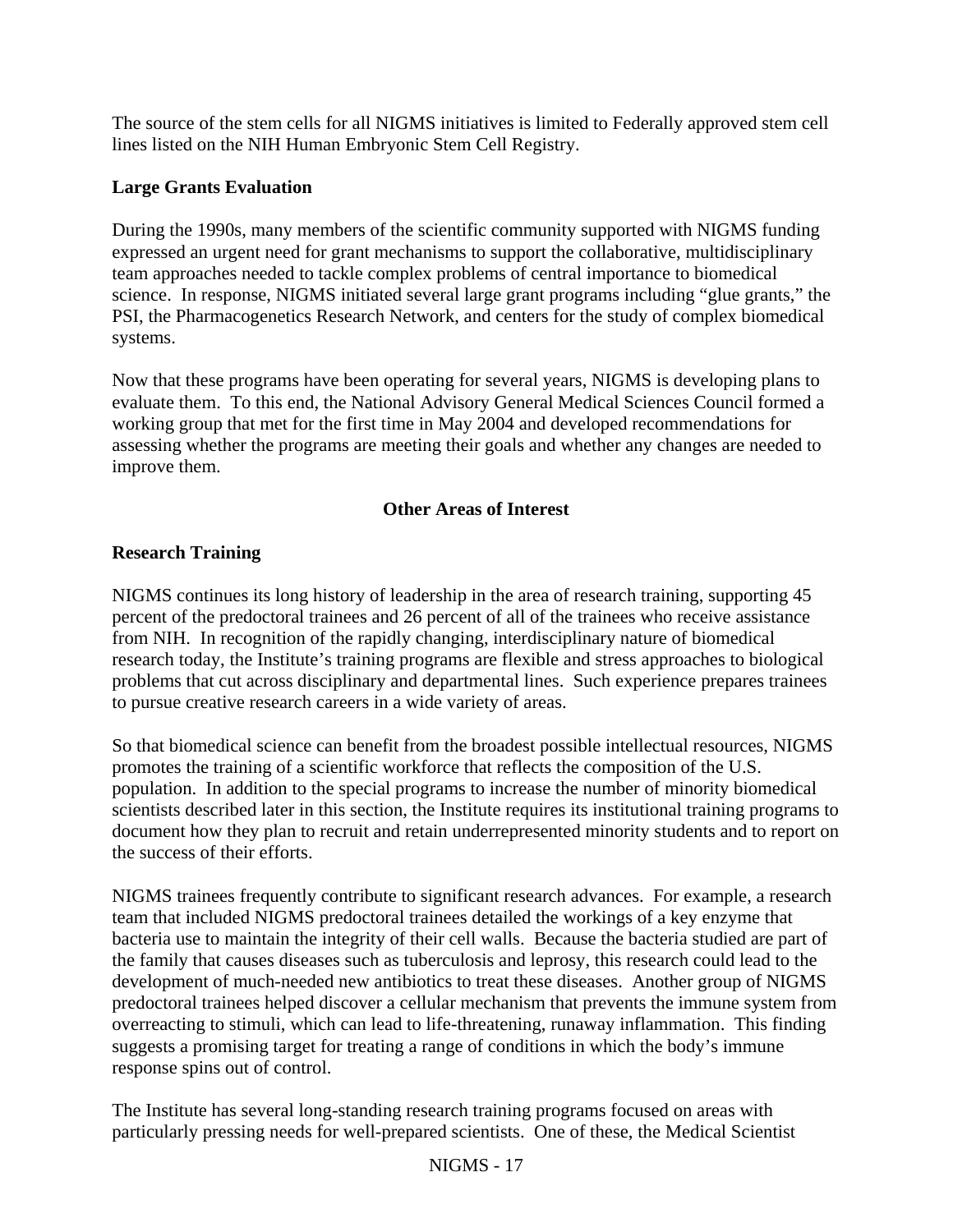Training Program (MSTP), supports training leading to the combined M.D.-Ph.D. degree and produces investigators who can bridge the critical gap between basic and clinical research. In addition to providing training in the biological, chemical, and physical sciences, the program encourages and supports training in computer science, social and behavioral science, economics, epidemiology, public health, bioengineering, biostatistics, and bioethics. In FY 2004, the MSTP supported 921 trainees through 41 institutional grants. Among the illustrious graduates of the program are two of the nine scientists who received inaugural NIH Director's Pioneer Awards in 2004: George Daley, M.D., Ph.D., of Children's Hospital in Boston, Massachusetts, and Joseph McCune, M.D., Ph.D., of the J. David Gladstone Institutes in San Francisco, California.

Another special program, the Pharmacology Research Associate (PRAT) Program, is NIGMS' only intramural activity. PRAT fellows conduct 3 years of postdoctoral research in NIH or Food and Drug Administration laboratories, working in such cutting-edge areas as neurobiology, tumor biology, and cell signaling. In FY 2004, a PRAT fellow working at the National Institute on Alcohol Abuse and Alcoholism published the results of a study that showed a difference between adolescents and adults in the activity of brain regions that motivate behavior to obtain rewards. This work has implications for understanding risk-taking and substance use in adolescents.

Other NIGMS training programs advance scientific progress by preparing researchers to enter the fast-growing fields of biotechnology, bioinformatics, and computational biology. The Institute's newest predoctoral training program is in biostatistics, a field that contributes to many biomedical research areas. For this reason, the program is being cofunded by a number of other NIH components. NIGMS anticipates making the first biostatistics training program awards in mid-2005.

Another new activity addresses the serious shortage of scientists who have the knowledge and skills required to study how organ systems and whole organisms respond to drugs and other physiological perturbations. The program encourages and funds short courses in this area, which has particular relevance to the fields of pharmacology, physiology, and toxicology. The first courses will be held in the summer of 2005.

#### **Behavioral Research and Training**

NIGMS funds basic behavioral research in such areas as the genetic and biochemical mechanisms underlying observed behaviors, neurobiology, drug metabolism, the mechanism of anesthetic action, and trauma and burn injury. Much of this research involves the use of model organisms, and NIGMS recently announced its interest in supporting the development of genetic tools and genomic resources that will enable researchers to exploit the full potential of such model systems.

The MIDAS program described above has a behavioral research element related to modeling the effects of social networks on the spread of infectious diseases. NIGMS is also participating in the NIH blueprint for neuroscience research, which has a significant behavioral component.

NIGMS funds research training in the behavioral sciences through institutional grants and individual fellowships, primarily in its medical scientist and systems and integrative biology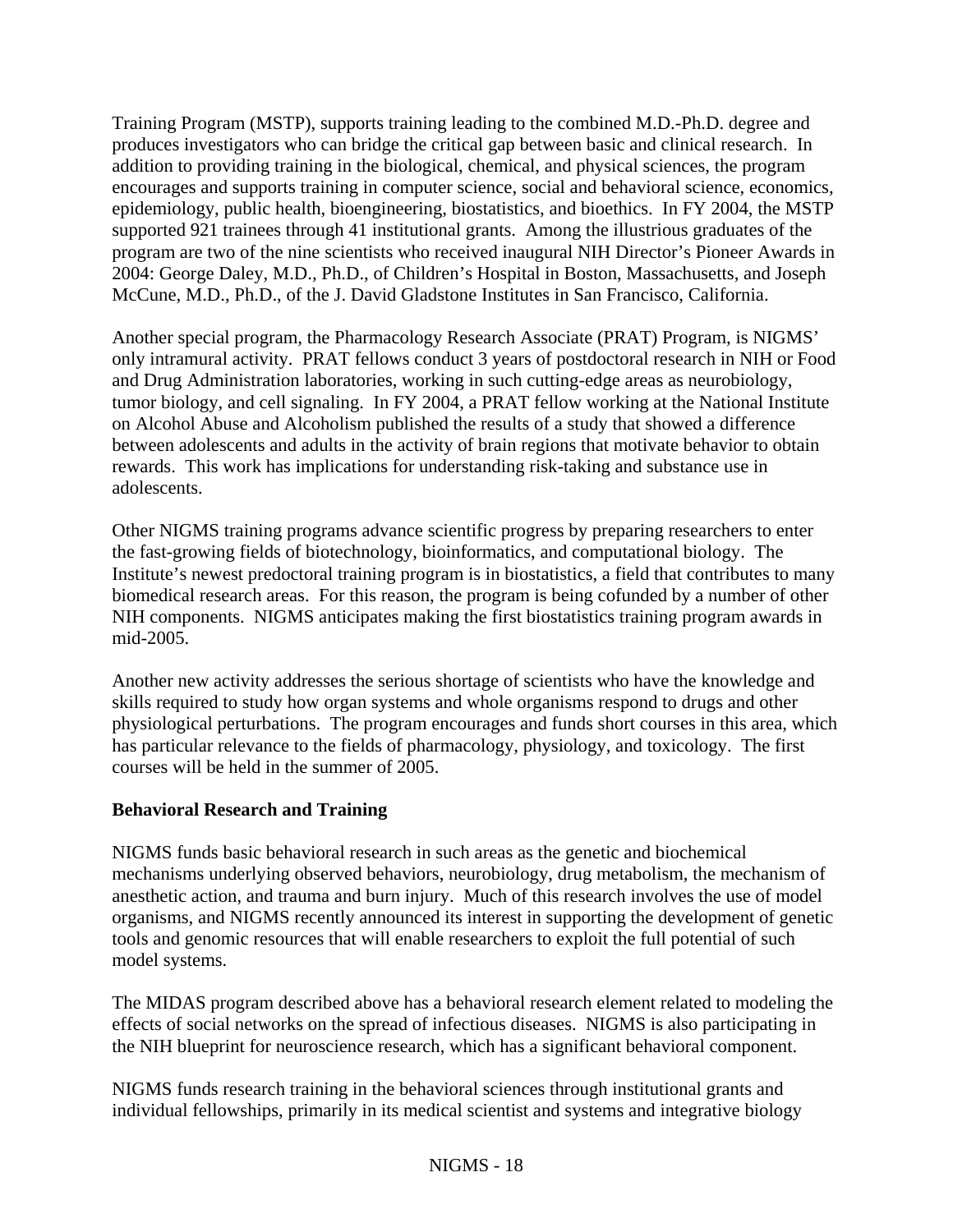training programs as well as in programs administered by the NIGMS Division of Minority Opportunities in Research (MORE).

The Institute has followed with great interest the activities of a working group of the Advisory Committee to the Director, NIH, that was charged with reviewing the existing NIH portfolio of basic behavioral and social science research and identifying areas of opportunity consistent with NIH's mission that NIH should consider supporting. The working group, which presented a report at the December 2004 advisory committee meeting, was also charged with examining barriers to the submission and peer review of grant applications from researchers in the basic behavioral and social sciences. NIGMS plans to work closely with NIH leadership in responding to this report.

## **AIDS Program**

NIGMS support related to AIDS falls into three areas: program project grants that fund structurebased drug design, AIDS-related research training in molecular biophysics, and research grants to improve the understanding of AIDS and its associated opportunistic infections.

NIGMS initiated its AIDS-related program project grants in FY 1987 to bring together crystallographers, chemists, and biologists to determine the detailed, three-dimensional structures of potential drug targets in HIV, the virus that causes AIDS. In recent years, several grantees have provided new insights into the structural basis of drug resistance in both HIV protease and HIV reverse transcriptase, the enzymes targeted by the majority of anti-HIV drugs. These studies have led to the latest generation of AIDS-fighting drugs, which have better resistance profiles than previous generations of drugs. This line of research can be expected to lead to even more effective drugs in the future.

The NIGMS research training program in molecular biophysics, which was established in FY 1988, prepares scientists to apply the techniques of physics and computer modeling to biological problems, chief among them HIV infection. Graduates of this program are trained to use structural biology in the design of drugs to fight HIV.

#### **Minority Opportunities in Research**

NIGMS has a long-standing commitment to increasing the number and capabilities of underrepresented minorities engaged in biomedical research. The focal point for this effort is the Division of Minority Opportunities in Research. The goal of the MORE Division is to encourage minority students to pursue training for scientific careers and to enhance the science curricula and faculty research capabilities at institutions with substantial minority enrollments. Through MORE's programs, NIGMS takes a leading role at NIH in research and research training activities targeted to underrepresented minorities.

The MORE Division has three components: the Minority Access to Research Careers (MARC) Branch, the Minority Biomedical Research Support (MBRS) Branch, and a section that handles special initiatives.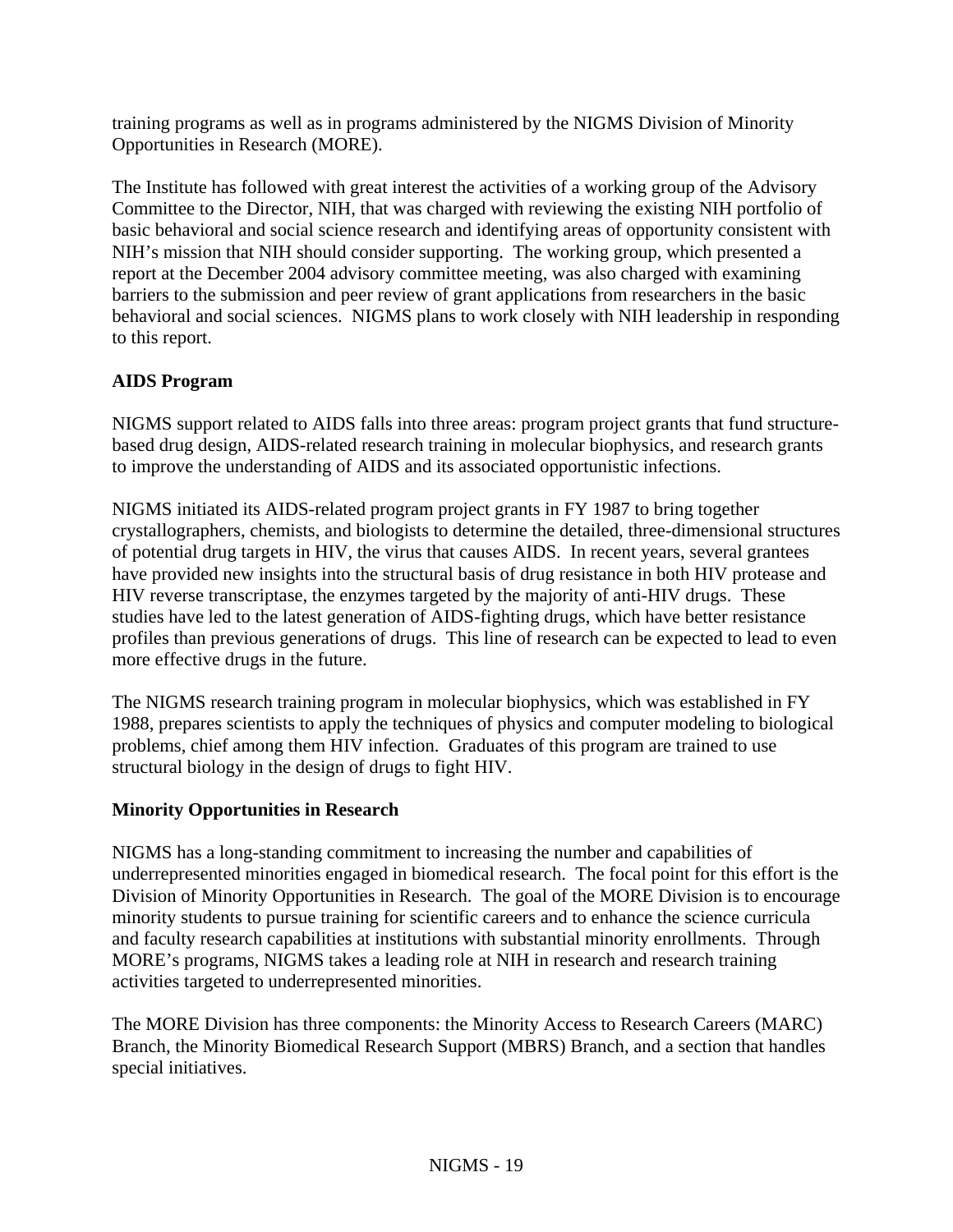#### *Minority Access to Research Careers*

MARC supports student and faculty research training and enables institutions with substantial minority enrollments to strengthen their biomedical research training capabilities. As a result, these schools are able to interest students in, and prepare them for, pursuing doctoral study and biomedical research careers.

MARC offers Undergraduate Student Training in Academic Research (U\*STAR) institutional grants, predoctoral fellowships, faculty predoctoral and senior fellowships, a visiting scientist program, and grants for ancillary training activities. MARC also manages a program of NIH predoctoral fellowships for minorities.

In FY 2004, MARC supported 648 undergraduate students at 58 institutions, 16 MARC predoctoral fellows, one postdoctoral fellow, two faculty fellows, and 139 NIH predoctoral fellows.

In response to the growing need for quantitative approaches to biological problems, MARC funded 13 grants in FY 2004 to enable institutions with U\*STAR programs to plan for introducing or integrating the quantitative sciences into their biology curricula. The second phase of this program, which will support the implementation of successful plans, is expected to be announced in FY 2005.

## *Minority Biomedical Research Support*

MBRS awards grants through three programs: Support of Continuous Research Excellence (SCORE), Research Initiative for Scientific Enhancement (RISE), and Initiative for Minority Student Development (IMSD).

SCORE assists biomedical research faculty at minority-serving institutions in developing competitive research programs that increase the number of underrepresented minorities who are engaged in biomedical research. RISE enhances the research environment at minority-serving institutions to increase the interest, skills, and competitiveness of students and faculty in pursuit of biomedical research careers. Institutions with established research programs can use IMSD support to initiate or expand activities that improve the academic and research capabilities of underrepresented minority students and facilitate their progress toward careers in biomedical research.

In FY 2004, 876 faculty members at 119 institutions worked on 408 research projects. MBRS also supported 1,335 undergraduate and 657 graduate students who worked as research assistants on scientific projects at their own institutions or in other settings, including laboratories at research-intensive institutions and in industry.

The MORE Division held a series of outreach meetings in FY 2004 with the directors of MARC and MBRS programs to discuss the current status of the programs and to solicit feedback from participants. The division is also using these meetings to assist in planning future program directions.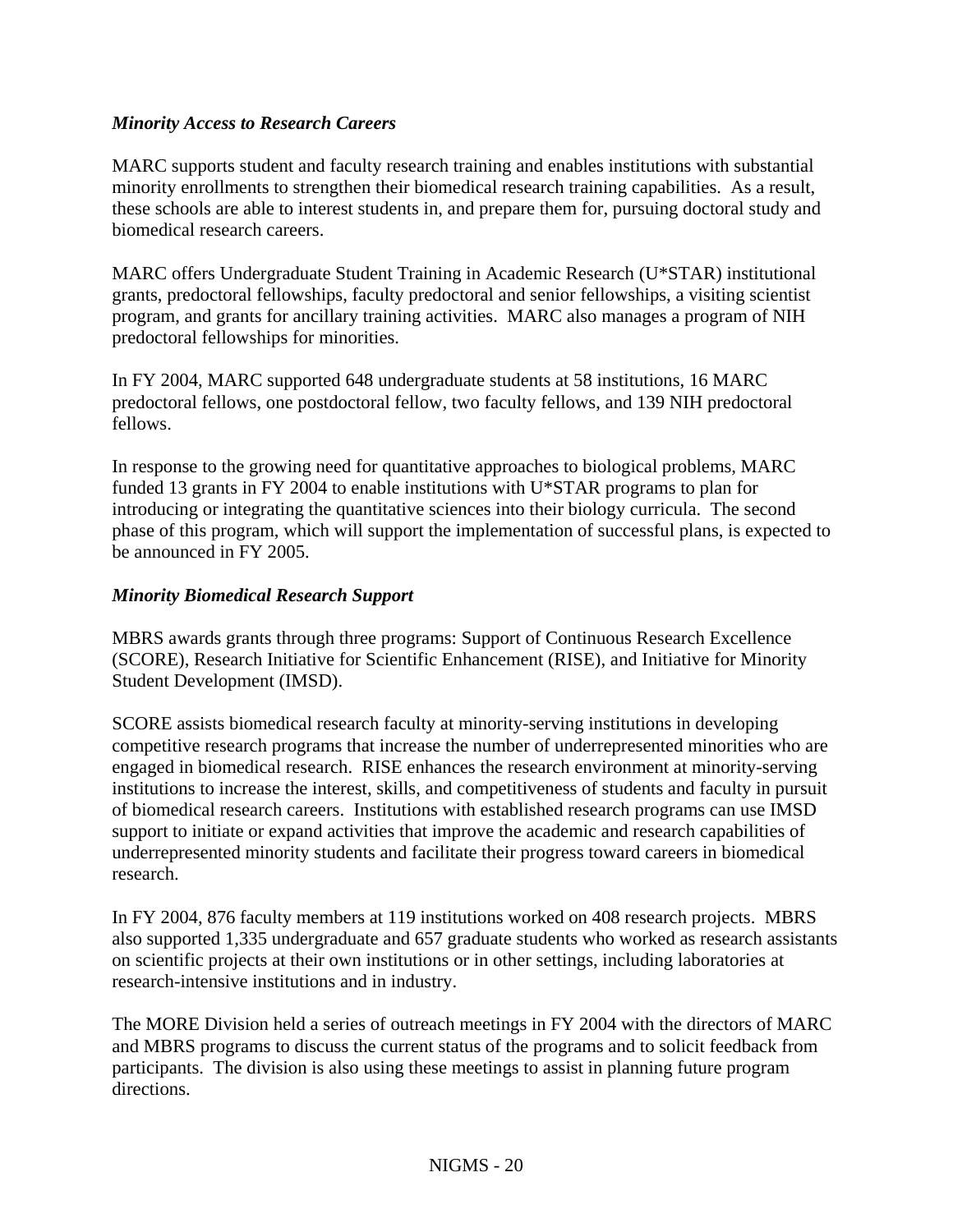#### *Special Initiatives*

MORE supports several special initiatives that develop new approaches for the recruitment and retention of minority biomedical scientists. One such activity is Bridges to the Future, which is co-sponsored by NIGMS and the NIH National Center on Minority Health and Health Disparities. This program encourages students in associate's or master's degree programs to make the transition to the next level of training (the bachelor's or Ph.D. degree, respectively) toward careers in biomedical research. Since the program's inception in 1992, NIGMS has funded 159 grants, 9 of which received initial support in FY 2004.

The division also supports two innovative awards to foster the development of new skills. The MORE Faculty Development Award enables minority institution faculty members to update or enhance their research skills by spending a summer (or one academic term) every year for 2 to 5 years in full-time research at a research-intensive laboratory outside their home institutions. The Institutional Research and Academic Career Development Award combines a traditional postdoctoral research experience with an opportunity to develop teaching skills through mentored assignments at a minority-serving institution. The goals of the program are to provide a resource to motivate the next generation of scientists at minority-serving institutions and to promote linkages between research-intensive and minority-serving institutions that can lead to further research and teaching collaborations.

NIGMS continues to partner with the Indian Health Service to support Native American Research Centers for Health. This program encourages research on diseases and health conditions of importance to American Indians and Alaska Natives. It also prepares Native American biomedical and behavioral scientists and health professionals to compete for NIH funding. A third goal is to increase the capacity of both the research-intensive organizations and the Native American organizations to work together to produce competitive research proposals.

Another ongoing activity is the support of workshops, mini-courses, and meetings in a number of areas, including grant writing and program evaluation. For example, in FY 2004 the division collaborated with the University of Kentucky to develop an interactive, Internet-facilitated workshop on writing competitive grant proposals. This program is expected to launch in FY 2005.

Finally, the MORE Division awarded six grants in FY 2004 to support research that will test the effectiveness of interventions to increase minority and other student interest, motivation, and preparedness for biomedical and behavioral research careers. The long-term goal of the research supported by this program is to inform and optimize the design of MORE activities to promote entry into research careers.

#### *Success Stories*

In recognition of their exceptional achievements in nurturing minority students who are interested in research careers, two people associated with MORE programs were among the ten individuals who received 2004 Presidential Awards for Excellence in Science, Mathematics, and Engineering Mentoring. They are Chellu S. Chetty, Ph.D., of Savannah State University in Georgia and Margaret Werner-Washburne, Ph.D., of the University of New Mexico in Albuquerque. Chetty directs an MBRS program and Werner-Washburne is an investigator on an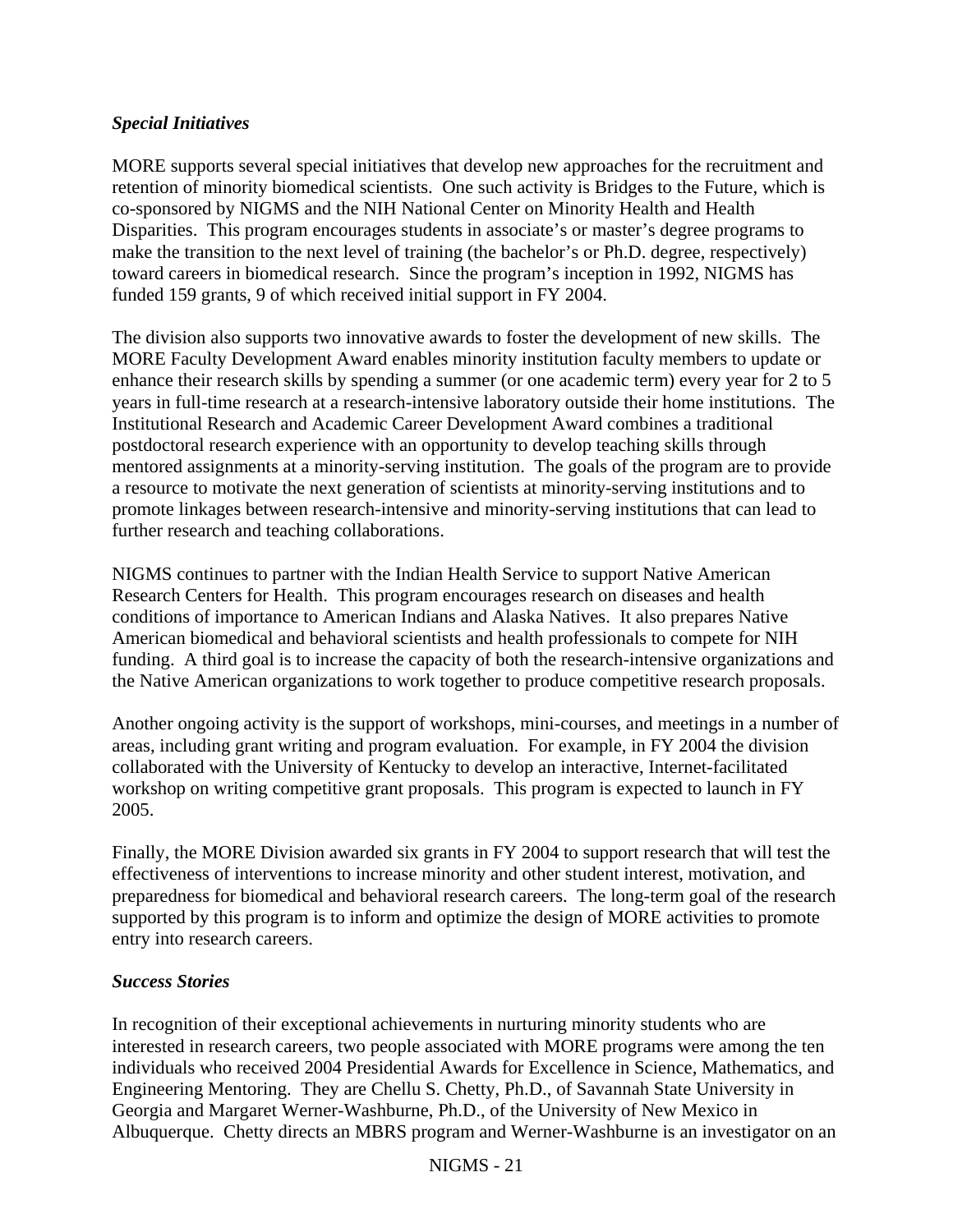IMSD grant. Also honored was the American Physiological Society, which operates MOREfunded education and minority programs.

Many participants in MORE programs go on to productive research or research administration careers in academic, industry, or government settings. This shows that the educational strategy of involving students in hands-on research experiences is one that works. Recent success stories include:

- Annette Gabaldón, Ph.D., a former MBRS program participant at New Mexico State University in Las Cruces, is an assistant professor of biology at Colorado State University in Pueblo.
- Sixto Gonzales, Ph.D., a former MARC program participant at the University of Puerto Rico, Humacao, directs the Arecibo Observatory in Puerto Rico. He is also a senior research scientist and the assistant director for space and atmospheric sciences at the National Astronomy and Ionosphere Center.
- Marquea King, Ph.D., a former MARC program participant at Delaware State University in Dover, is a toxicologist with the Environmental Protection Agency in Washington, DC.
- Dale Lewis, Ph.D., a former MBRS program participant at the City University of New York, Bronx Community College, is a staff scientist with the National Cancer Institute, NIH.

#### **Innovations in Management and Administration**

NIGMS promotes innovations in management and administration to streamline work processes, respond to workforce and technology changes, and reduce paperwork and administrative burdens. A project that encompasses all of these areas involves automating the storage and retrieval of documents contained in official grant files.

The Institute piloted the use in some grant files of an electronic document management system developed by the National Cancer Institute. The success of the pilot led NIGMS to expand this effort to all of its grant files. The process entails merging electronic documents with scanned and uploaded versions of paper documents and then indexing the material. The transition to an all-electronic version of official grant files will enable NIGMS staff members to perform a variety of grant administration functions considerably more quickly and easily than is possible with paper files.

## **The NIH Neuroscience Blueprint**

**Overview** -- The Blueprint is a framework to enhance cooperation among fifteen NIH Institutes and Centers that support research on the nervous system. Over the past decade, driven by the science, the NIH neuroscience Institutes and Centers have increasingly joined forces through initiatives and working groups focused on specific disorders. The Blueprint builds on this foundation, making collaboration a day-to-day part of how the NIH does business in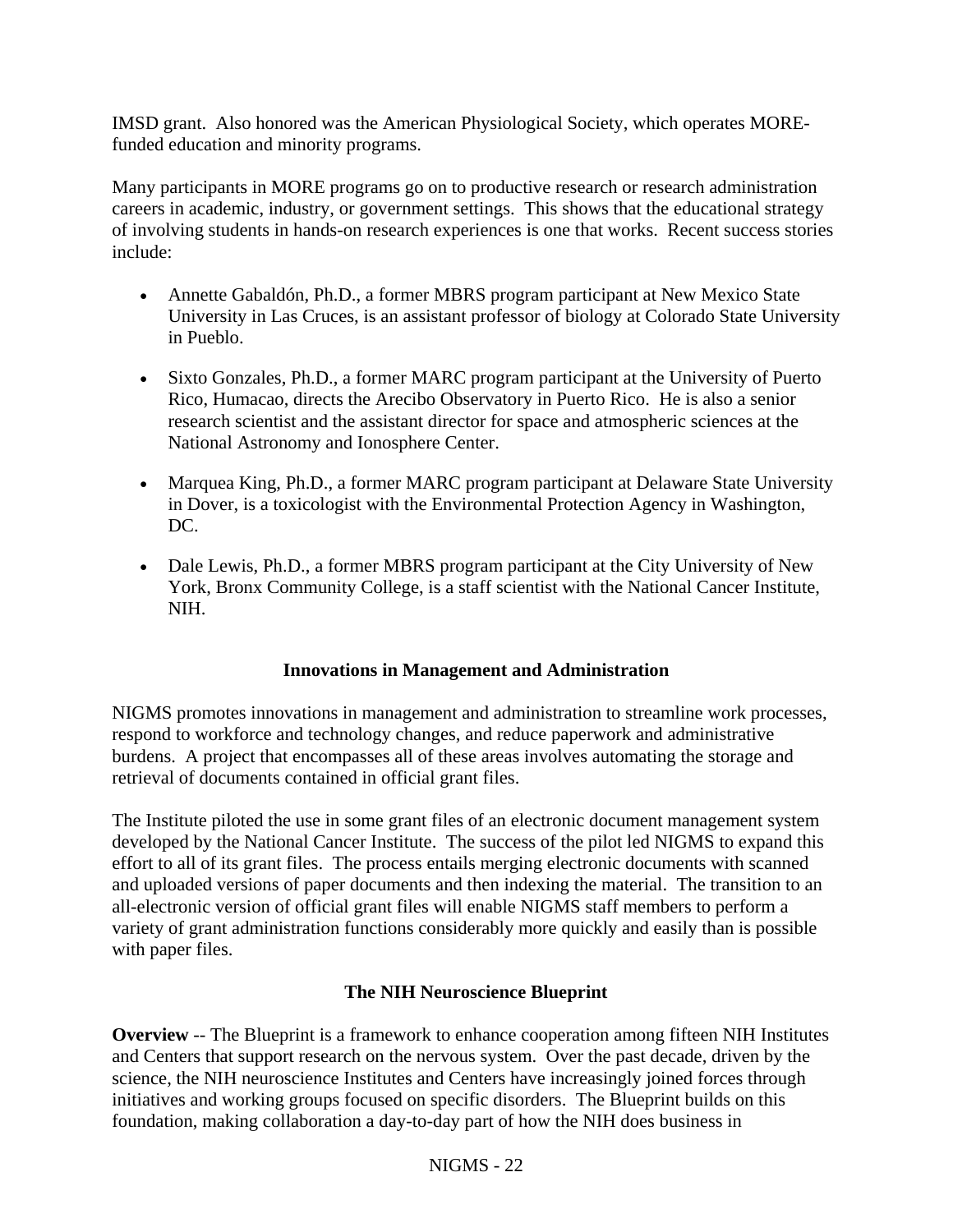neuroscience. By pooling resources and expertise, the Blueprint can take advantage of economies of scale, confront challenges too large for any single Institute, and develop research tools and infrastructure that will serve the entire neuroscience community.

**FY2005** -- For fiscal year 2005, the Blueprint participants are developing an initial set of initiatives focused on tools, resources, and training that can have a quick and substantial impact because each builds on existing programs. These initiatives, with the participation of all Blueprint Institutes, include an inventory of neuroscience tools funded by the NIH and other government agencies, enhancement of training in the neurobiology of disease for basic neuroscientists, and expansion of ongoing gene expression database efforts.

**FY2006** -- Advances in the neurosciences and the emergence of powerful new technologies offer many opportunities for Blueprint activities that will enhance the effectiveness and efficiency of neuroscience research. Blueprint initiatives for fiscal year 2006 will include systematic development of genetically engineered mouse strains of critical importance to research on nervous system and its diseases and training in critical cross cutting areas such as neuroimaging and computational biology.

## **Budget Policy**

The Fiscal Year 2006 budget request for the NIGMS is \$1,955,170,000, an increase of \$11,103,000 and 0.6 percent over the FY 2005 Appropriation. Also included in the FY 2006 request, is NIGMS's support for the trans-NIH Roadmap initiatives, estimated at 0.89% of the FY 2006 budget request. This Roadmap funding is distributed through the mechanisms of support, consistent with the anticipated funding for the Roadmap initiatives. A full description of this trans-NIH program may be found in the NIH Overview.

A five year history of FTEs and Funding Levels for NIGMS are shown in the graphs below:



NIH's highest priority is the funding of medical research through research project grants (RPGs). competing RPGs will be \$312,004,000 in FY 2006. While no inflationary increases are provided Support for RPGs allows NIH to sustain the scientific momentum of investigator-initiated research while pursuing new research opportunities. We estimate that the average cost of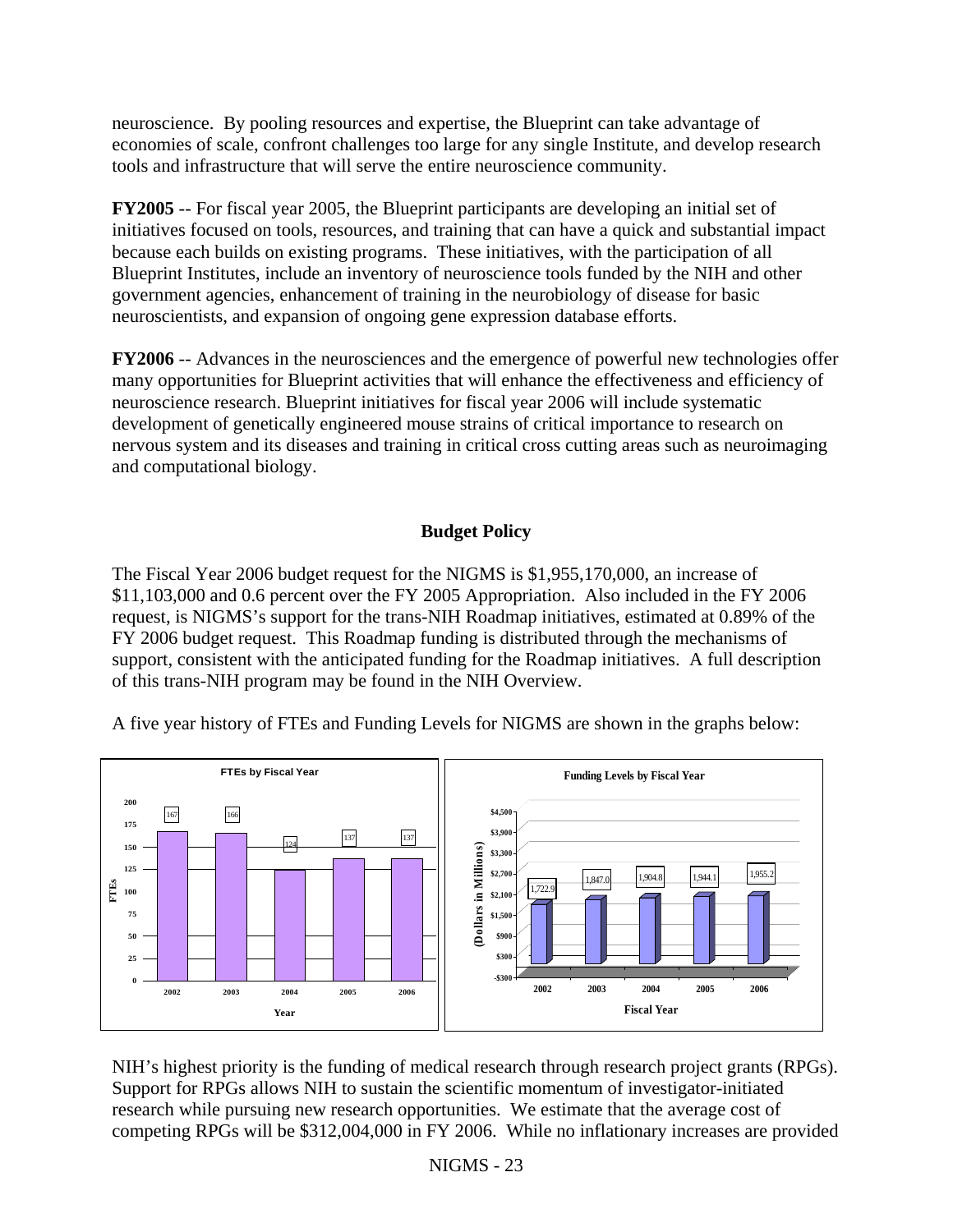for direct, recurring costs in non-competing RPG's, where the NIGMS has committed to a programmatic increase in an award, such increases will be provided.

Advancement in medical research is dependent on attracting, training, and retaining the best and Research Service Awards are maintained at the FY 2005 levels. To help prevent the potential docs with 1-2 years of experience are increased by 4.0%. This will bring these stipends closer to doctoral fellows will receive an increase of \$500 in their institutional allowance for rising health responsibilities. The increases in stipends and health insurance are financed within the FY 2006 training programs, so that the programs can continue to attract and retain the trainees most likely the brightest individuals to pursue careers in biomedical and behavioral research. In the FY 2006 request, most stipend levels for individuals supported by the Ruth L. Kirschstein National attrition of our next generation of highly trained post-doctoral trainees, stipend levels for postthe goal NIH established for post-doc stipends in March, 2000. In addition, individual postbenefit costs. The need for increased health benefits is particularly acute for these post-doctoral trainees, who, because of their age and stage of life are more likely to have family request by reducing the number of Full-Time Training Positions, because NIH believes that it is important to properly support and adequately compensate those who are participating in these to pursue careers in biomedical, behavioral and clinical research.

The Fiscal Year 2006 request includes funding for 57 research centers, 340 other research grants, including 76 career awards, and 26 R&D contracts. Intramural Research receives a decrease of 33 percent and Research Management and Support receives an increase of 2.4 percent.

NIGMS is participating in the NIH Neuroscience Blueprint. The FY 2006 request includes \$100,000 for a variety of Neuroscience Blueprint initiatives, including neuroscience cores, training initiatives, and the Neuromouse project.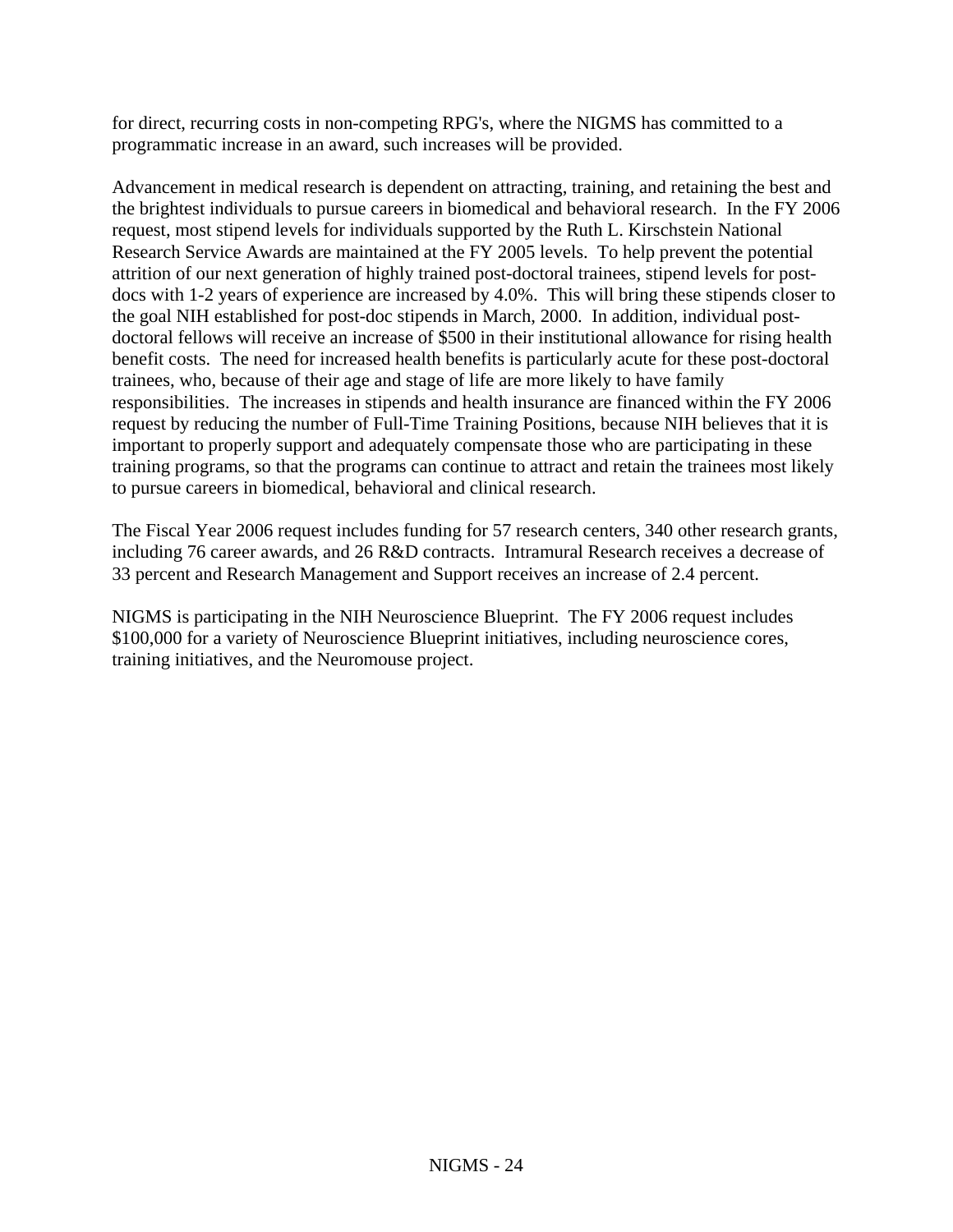

The mechanism distribution by dollars and percent change are displayed in the charts below: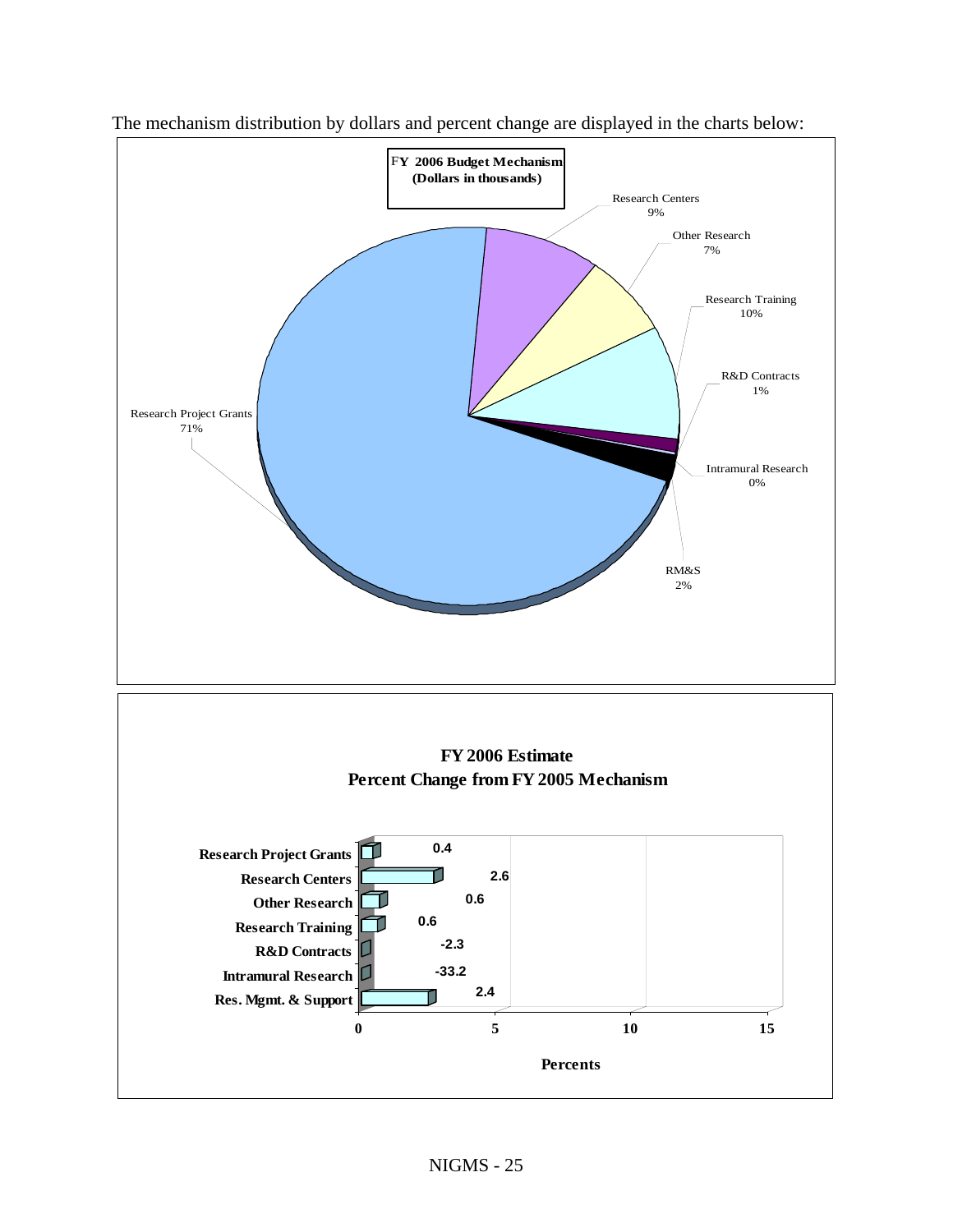| Budget Mechanism - Total                  |                  |                |                  |                  |                  |                 |
|-------------------------------------------|------------------|----------------|------------------|------------------|------------------|-----------------|
|                                           |                  | FY 2004        | FY 2005          |                  | FY 2006          |                 |
| <b>MECHANISM</b>                          |                  | Actual         |                  | Appropriation    |                  | Estimate        |
| <b>Research Grants:</b>                   | No.              | Amount         | No.              | Amount           | No.              | Amount          |
| <b>Research Projects:</b>                 |                  |                |                  |                  |                  |                 |
| Noncompeting                              | 3,000            | \$973,045,000  | 3,006            | \$1,017,416,000  | 2,894            | \$1,008,542,000 |
| Administrative supplements                | (309)            | 20,637,000     | (310)            | 20,904,000       | (309)            | 20,627,000      |
| Competing:                                |                  |                |                  |                  |                  |                 |
| Renewal                                   | 502              | 178,599,000    | 507              | 180,356,000      | 521              | 185,673,000     |
| New                                       | 470              | 136,849,000    | 401              | 116,744,000      | 431              | 125,706,000     |
| Supplements                               | 6                | 468,000        | 8                | 624,000          | 8                | 625,000         |
| Subtotal, competing                       | 978              | 315,916,000    | 916              | 297,724,000      | 960              | 312,004,000     |
| Subtotal, RPGs                            | 3,978            | 1,309,598,000  | 3,922            | 1,336,044,000    | 3,854            | 1,341,173,000   |
| SBIR/STTR                                 | 149              | 44,488,000     | 149              | 44,989,000       | 149              | 45,346,000      |
| Subtotal, RPGs                            | 4,127            | 1,354,086,000  | 4,071            | 1,381,033,000    | 4,003            | 1,386,519,000   |
| <b>Research Centers:</b>                  |                  |                |                  |                  |                  |                 |
| Specialized/comprehensive                 | 51               | 160,837,000    | 53               | 163,782,000      | 54               | 167,307,000     |
| Clinical research                         | $\boldsymbol{0}$ | $\mathbf{0}$   | $\boldsymbol{0}$ | $\mathbf{0}$     | $\boldsymbol{0}$ | $\Omega$        |
| Biotechnology                             | 1                | 2,853,000      | 1                | 3,339,000        | 3                | 4,318,000       |
| Comparative medicine                      | $\boldsymbol{0}$ | 432,000        | $\boldsymbol{0}$ | 491,000          | $\boldsymbol{0}$ | 428,000         |
| Research Centers in Minority Institutions | $\overline{0}$   | $\mathbf{0}$   | $\boldsymbol{0}$ | $\mathbf{0}$     | $\boldsymbol{0}$ | $\Omega$        |
| Subtotal, Centers                         | $\overline{52}$  | 164,122,000    | 54               | 167,612,000      | $\overline{57}$  | 172,053,000     |
| Other Research:                           |                  |                |                  |                  |                  |                 |
| Research careers                          | 57               | 11,666,000     | 71               | 13,951,000       | 76               | 14,717,000      |
| Cancer education                          | $\boldsymbol{0}$ | $\mathbf{0}$   | $\boldsymbol{0}$ | $\Omega$         | $\boldsymbol{0}$ |                 |
| Cooperative clinical research             | $\boldsymbol{0}$ | $\theta$       | $\boldsymbol{0}$ | $\theta$         | $\overline{0}$   | $\Omega$        |
| Biomedical research support               | $\overline{0}$   | 36,000         | $\boldsymbol{0}$ | 46,000           | $\boldsymbol{0}$ | 53,000          |
| Minority biomedical research support      | 154              | 102,104,000    | 154              | 102,104,000      | 154              | 102,104,000     |
| Other                                     | 118              | 17,004,000     | 109              | 19,101,000       | 110              | 19,204,000      |
| Subtotal, Other Research                  | 329              | 130,810,000    | 334              | 135,202,000      | 340              | 136,078,000     |
| <b>Total Research Grants</b>              | 4,508            | 1,649,018,000  | 4,459            | 1,683,847,000    | 4,400            | 1,694,650,000   |
|                                           |                  |                |                  |                  |                  |                 |
| <b>Research Training:</b>                 | <b>FTTPs</b>     |                | <b>FTTPs</b>     |                  | <b>FTTPs</b>     |                 |
| Individual awards                         | 594              | 24,040,000     | 584              | 23,878,000       | 570              | 23,878,000      |
| <b>Institutional</b> awards               | 3,948            | 162,317,000    | 3,963            | 163,211,000      | 3,722            | 164,252,000     |
| Total, Training                           | 4,542            | 186,357,000    | 4,547            | 187,089,000      | 4,292            | 188,130,000     |
|                                           |                  |                |                  |                  |                  |                 |
| Research & development contracts          | 27               | 21,948,000     | 27               | 24,377,000       | 26               | 23,808,000      |
| (SBIR/STTR)                               | (0)              | (88,000)       | (0)              | (88,000)         | (0)              | (88,000)        |
|                                           | <b>FTEs</b>      |                | <b>FTEs</b>      |                  | <b>FTEs</b>      |                 |
| Intramural research                       | 18               | 3,882,000      | 15               | 3,795,000        | 15               | 2,535,000       |
| Research management and support           | 106              | 43,572,000     | 122              | 44,959,000       | 122              | 46,047,000      |
| Cancer prevention & control               | 0                | $\overline{0}$ | $\boldsymbol{0}$ | $\overline{0}$   | $\mathbf{0}$     |                 |
| Construction                              |                  | $\mathbf{0}$   |                  | $\mathbf{0}$     |                  | $\theta$        |
| <b>Buildings and Facilities</b>           |                  | $\mathbf{0}$   |                  | $\mathbf{0}$     |                  |                 |
| Total, NIGMS                              | 124              | 1,904,777,000  | 137              | 1,944,067,000    | 137              | 1,955,170,000   |
| (RoadMap Support)                         |                  | (6,540,000)    |                  | (12, 241, 000)   |                  | (17, 484, 000)  |
| (Clinical Trials)                         |                  | (0)            |                  | $\overline{(0)}$ |                  | (0)             |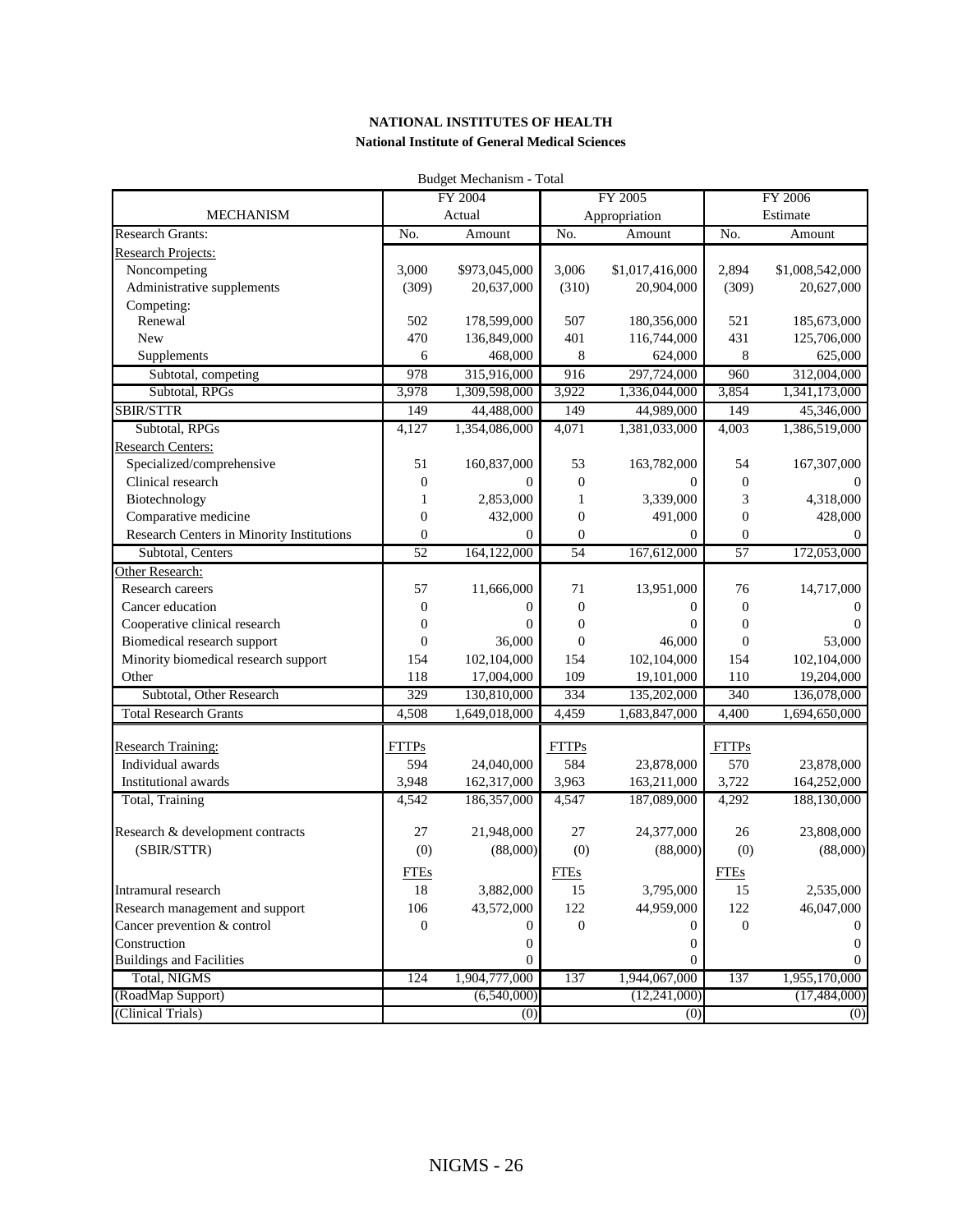| <b>Budget Authority by Activity</b><br>(dollars in thousands)          |             |             |             |               |             |             |                |          |  |
|------------------------------------------------------------------------|-------------|-------------|-------------|---------------|-------------|-------------|----------------|----------|--|
| FY 2005<br>FY 2006<br>FY 2004                                          |             |             |             |               |             |             |                |          |  |
|                                                                        |             | Actual      |             | Appropriation |             | Estimate    |                | Change   |  |
| <b>ACTIVITY</b>                                                        | <b>FTEs</b> | Amount      | <b>FTEs</b> | Amount        | <b>FTEs</b> | Amount      | <b>FTEs</b>    | Amount   |  |
| <b>Extramural Research:</b><br><b>Biomedical Research and Research</b> |             |             |             |               |             |             |                |          |  |
| Training                                                               |             | \$1,857,323 |             | \$1,895,313   |             | \$1,906,588 |                | \$11,275 |  |
| Subtotal, Extramural research                                          |             | 1,857,323   |             | 1,895,313     |             | 1,906,588   |                | 11,275   |  |
| Intramural research                                                    | 18          | 3,882       | 15          | 3,795         | 15          | 2,535       | $\mathbf{0}$   | (1,260)  |  |
| Res. management & support                                              | 106         | 43,572      | 122         | 44,959        | 122         | 46,047      | $\overline{0}$ | 1,088    |  |
| Total                                                                  | 124         | 1,904,777   | 137         | 1,944,067     | 137         | 1,955,170   | $\overline{0}$ | 11,103   |  |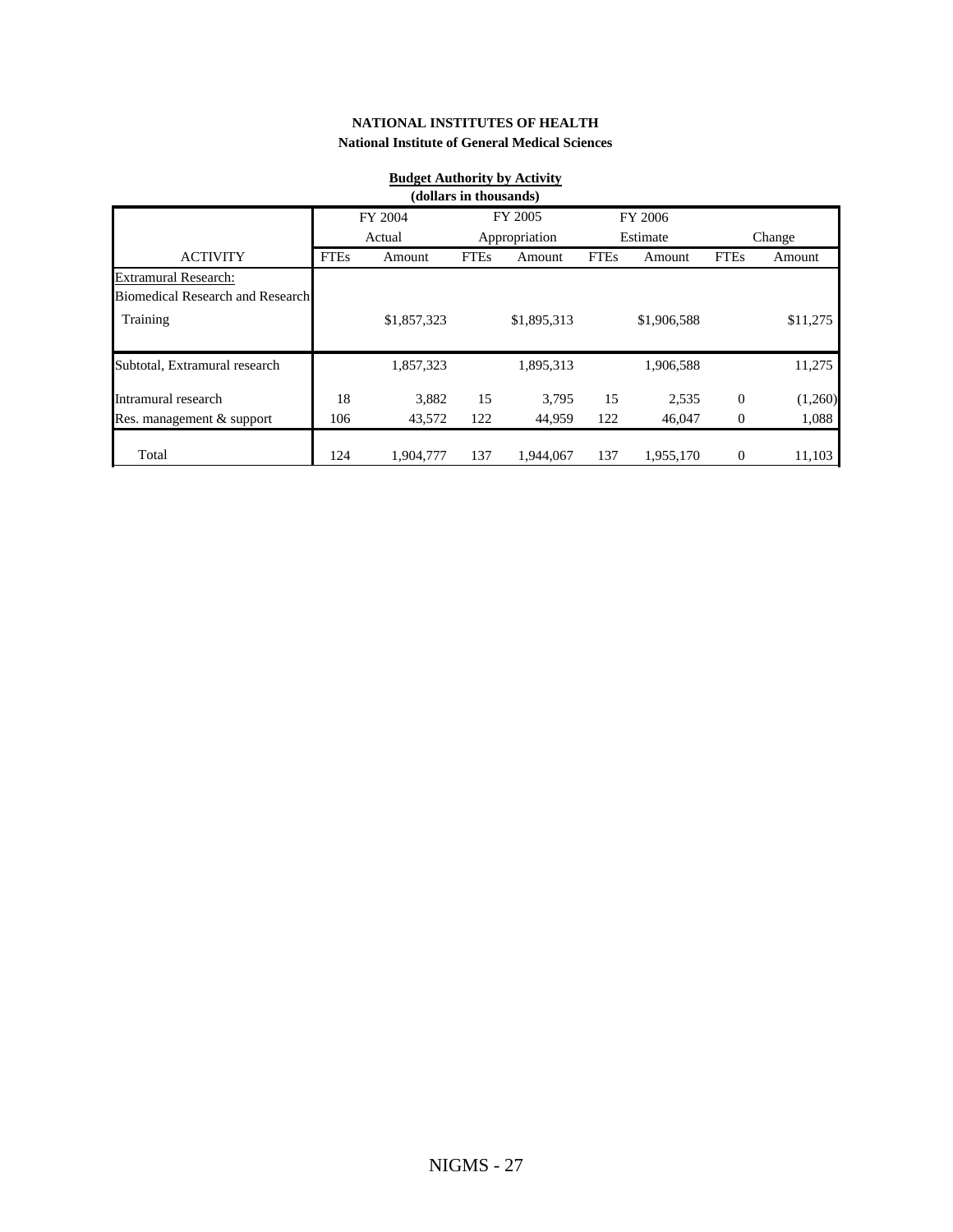| FY 2005 Estimate<br>FY 2006 Estimated Budget Authority |             |               |             | \$1,944,067,000<br>1,955,170,000 |
|--------------------------------------------------------|-------------|---------------|-------------|----------------------------------|
| Net change                                             |             |               |             | 11,103,000                       |
|                                                        |             | FY 2005       |             |                                  |
|                                                        |             | Appropriaton  |             | Change from Base                 |
|                                                        |             | <b>Budget</b> |             | <b>Budget</b>                    |
| <b>CHANGES</b>                                         | <b>FTEs</b> | Authority     | <b>FTEs</b> | Authority                        |
| A. Built-in:                                           |             |               |             |                                  |
| 1. Intramural research:                                |             |               |             |                                  |
| a. Within grade increase                               |             | \$1,171,000   |             | \$22,000                         |
| b. Annualization of January                            |             |               |             |                                  |
| 2005 pay increase                                      |             | 1,171,000     |             | 11,000                           |
| c. January 2006 pay increase                           |             | 1,171,000     |             | 20,000                           |
| d. One less day of pay                                 |             | 1,171,000     |             | (5,000)                          |
| e. Payment for centrally furnished services            |             | 153,000       |             | 1,000                            |
| f. Increased cost of laboratory supplies,              |             |               |             |                                  |
| materials, and other expenses                          |             | 2,471,000     |             | 46,000                           |
| Subtotal                                               |             |               |             | 95,000                           |
| 2. Research Management and Support:                    |             |               |             |                                  |
| a. Within grade increase                               |             | 14,254,000    |             | 250,000                          |
| b. Annualization of January                            |             |               |             |                                  |
| 2005 pay increase                                      |             | 14,254,000    |             | 132,000                          |
| c. January 2006 pay increase                           |             | 14,254,000    |             | 246,000                          |
| d. One less day of pay                                 |             | 14,254,000    |             | (55,000)                         |
| e. Payment for centrally furnished services            |             | 11,891,000    |             | 59,000                           |
| f. Increased cost of laboratory supplies,              |             |               |             |                                  |
| materials, and other expenses                          |             | 18,814,000    |             | 271,000                          |
| Subtotal                                               |             |               |             | 903,000                          |
| Subtotal, Built-in                                     |             |               |             | 998,000                          |

#### **Summary of Changes**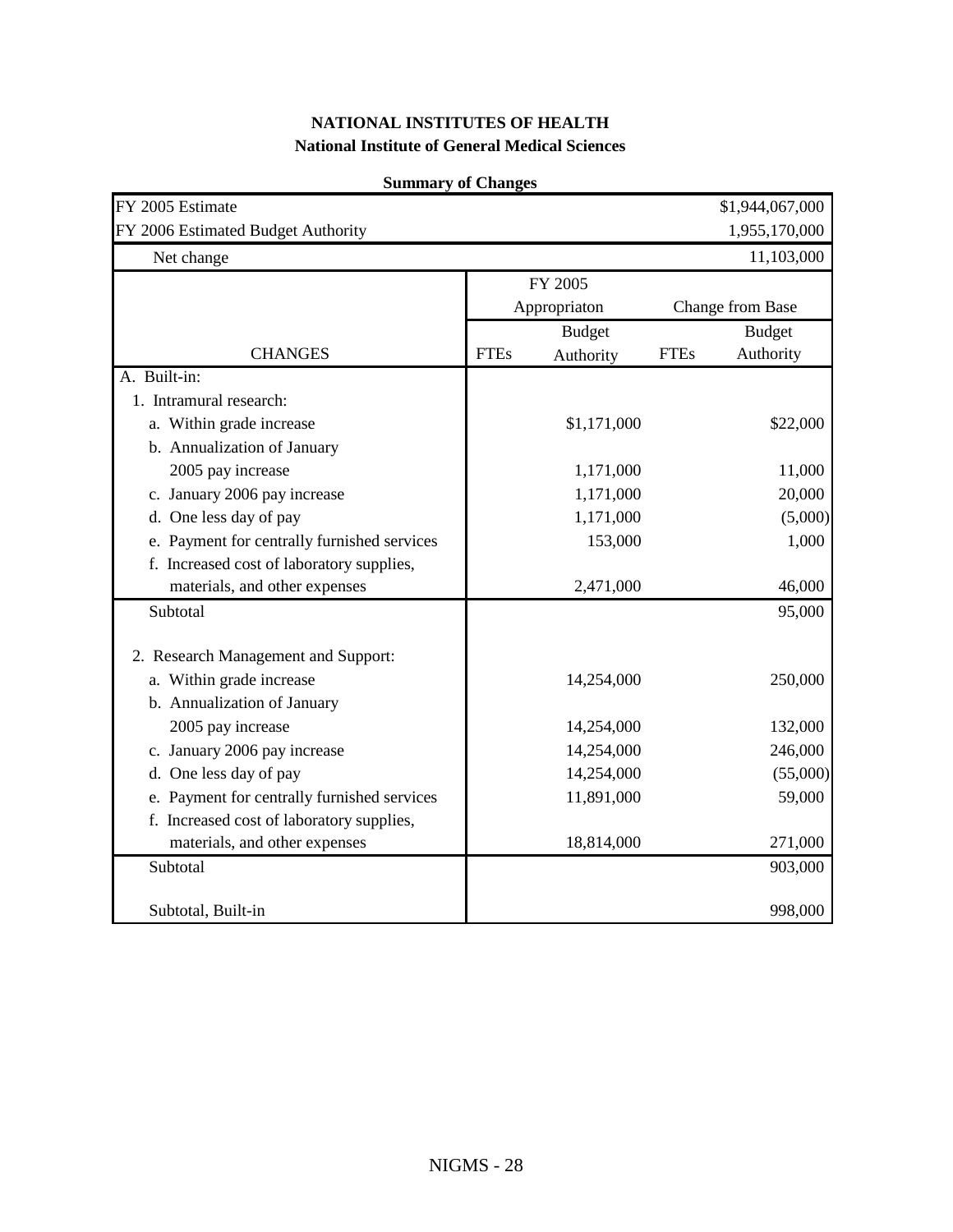#### **Summary of Changes--continued**

|                                       |                  | 2005 Current<br><b>Estimate Base</b> |                  | Change from Base |
|---------------------------------------|------------------|--------------------------------------|------------------|------------------|
| <b>CHANGES</b>                        | No.              | Amount                               | No.              | Amount           |
| B. Program:                           |                  |                                      |                  |                  |
| 1. Research project grants:           |                  |                                      |                  |                  |
| a. Noncompeting                       | 3,006            | \$1,038,320,000                      | (112)            | $(\$9,151,000)$  |
| b. Competing                          | 916              | 297,724,000                          | 44               | 14,280,000       |
| c. SBIR/STTR                          | 149              | 44,989,000                           | $\overline{0}$   | 357,000          |
| Total                                 | 4,071            | 1,381,033,000                        | (68)             | 5,486,000        |
| 2. Research centers                   | 54               | 167,612,000                          | 3                | 4,441,000        |
| 3. Other research                     | 334              | 135,202,000                          | 6                | 876,000          |
| 4. Research training                  | 4,547            | 187,089,000                          | (379)            | 1,041,000        |
| 5. Research and development contracts | 27               | 24,377,000                           | 26               | (569,000)        |
| Subtotal, extramural                  |                  |                                      |                  | 11,275,000       |
|                                       | <b>FTEs</b>      |                                      | <b>FTEs</b>      |                  |
| 6. Intramural research                | 15               | 3,795,000                            | $\overline{0}$   | (1,355,000)      |
| 7. Research management and support    | 122              | 44,959,000                           | $\boldsymbol{0}$ | 185,000          |
| 8. Cancer control and prevention      | $\boldsymbol{0}$ | $\overline{0}$                       | $\overline{0}$   | $\boldsymbol{0}$ |
| 9. Construction                       |                  | $\theta$                             |                  | $\boldsymbol{0}$ |
| 10. Building and Facilities           |                  | $\theta$                             |                  | $\mathbf{0}$     |
| Subtotal, program                     |                  | 1,944,067,000                        |                  | 10,105,000       |
| Total changes                         | 137              |                                      | $\boldsymbol{0}$ | 11,103,000       |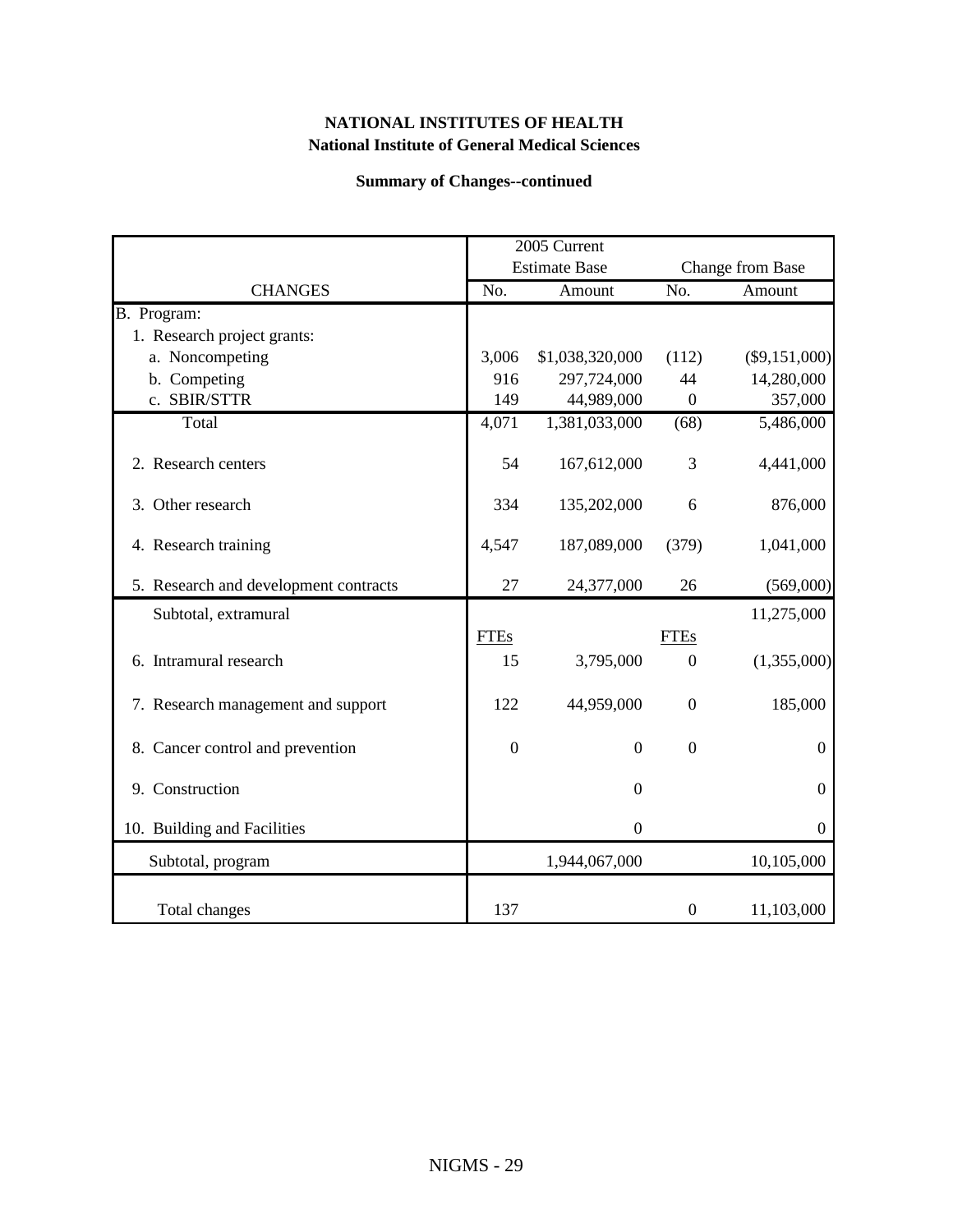#### **Budget Authority by Object**

|                              |                                                  | FY 2005       | FY 2006       | Increase or      |
|------------------------------|--------------------------------------------------|---------------|---------------|------------------|
|                              |                                                  |               |               |                  |
| Total compensable workyears: |                                                  | Appropriation | Estimate      | Decrease         |
|                              | Full-time employment                             | 137           | 137           | $\boldsymbol{0}$ |
|                              | Full-time equivalent of overtime & holiday hours | 1             | 1             | $\theta$         |
|                              |                                                  |               |               |                  |
|                              | Average ES salary                                | \$148,233     | \$152,124     | \$3,891          |
|                              | Average GM/GS grade                              | 12.3          | 12.3          | 0.0              |
|                              |                                                  |               |               |                  |
|                              | Average GM/GS salary                             | \$79,820      | \$82,215      | \$2,395          |
|                              | Average salary, grade established by act of      |               |               |                  |
|                              | July 1, 1944 (42 U.S.C. 207)                     | \$0           | \$0           | \$0              |
|                              | Average salary of ungraded positions             | 113,362       | 116,356       | 2,994            |
|                              |                                                  |               |               |                  |
|                              |                                                  | FY 2005       | FY 2006       | Increase or      |
|                              | <b>OBJECT CLASSES</b>                            | Appropriation | Estimate      | Decrease         |
|                              | Personnel Compensation:                          |               |               |                  |
| 11.1                         | <b>Full-Time Permanent</b>                       | \$6,857,000   | \$7,141,000   | \$284,000        |
|                              | 11.3 Other than Full-Time Permanent              | 5,352,000     | 5,574,000     | 222,000          |
|                              | 11.5 Other Personnel Compensation                | 356,000       | 371,000       | 15,000           |
| 11.7                         | Military Personnel                               | $\Omega$      | $\Omega$      | 0                |
| 11.8                         | Special Personnel Services Payments              | $\Omega$      | 0             | $\Omega$         |
|                              | <b>Total, Personnel Compensation</b>             | 12,565,000    | 13,086,000    | 521,000          |
| 12.0                         | <b>Personnel Benefits</b>                        | 2,860,000     | 2,979,000     | 119,000          |
| 12.1                         | <b>Military Personnel Benefits</b>               | 0             | $\mathbf{0}$  | 0                |
| 13.0                         | <b>Benefits for Former Personnel</b>             | $\Omega$      | 0             | 0                |
|                              | <b>Subtotal, Pay Costs</b>                       | 15,425,000    | 16,065,000    | 640,000          |
|                              | 21.0 Travel & Transportation of Persons          | 430,000       | 425,000       | (5,000)          |
| 22.0                         | <b>Transportation of Things</b>                  | 53,000        | 52,000        | (1,000)          |
| 23.1                         | Rental Payments to GSA                           | $\Omega$      | 0             | 0                |
| 23.2                         | Rental Payments to Others                        | 15,000        | 15,000        | $\Omega$         |
|                              | 23.3 Communications, Utilities &                 |               |               |                  |
|                              | Miscellaneous Charges                            | 150,000       | 149,000       | (1,000)          |
|                              | 24.0 Printing & Reproduction                     | 563,000       | 556,000       | (7,000)          |
| 25.1                         | <b>Consulting Services</b>                       | 79,000        | 78,000        | (1,000)          |
| 25.2<br>Other Services       |                                                  | 2,930,000     | 2,896,000     | (34,000)         |
| 25.3                         | Purchase of Goods & Services from                |               |               |                  |
|                              | <b>Government Accounts</b>                       | 85,021,000    | 84,271,000    | (750,000)        |
| 25.4                         | Operation & Maintenance of Facilities            | 110,000       | 109,000       | (1,000)          |
|                              | 25.5 Research & Development Contracts            | 5,969,000     | 5,400,000     | (569,000)        |
| 25.6 Medical Care            |                                                  | 0             | 0             | 0                |
| 25.7                         | Operation & Maintenance of Equipment             | 773,000       | 764,000       | (9,000)          |
| 25.8                         | Subsistence & Support of Persons                 | 0             | $\Omega$      | 0                |
| 25.0                         | <b>Subtotal, Other Contractual Services</b>      | 94,882,000    | 93,518,000    | (1,364,000)      |
| 26.0                         | Supplies & Materials                             | 233,000       | 230,000       | (3,000)          |
| 31.0 Equipment               |                                                  | 471,000       | 471,000       | 0                |
| 32.0 Land and Structures     |                                                  | 0             | 0             | 0                |
| 33.0                         | Investments & Loans                              | $\Omega$      | $\Omega$      | 0                |
| 41.0                         | Grants, Subsidies & Contributions                | 1,831,845,000 | 1,843,689,000 | 11,844,000       |
| 42.0                         | Insurance Claims & Indemnities                   | 0             | 0             | 0                |
| 43.0 Interest & Dividends    |                                                  | 0             | 0             | 0                |
| 44.0 Refunds                 |                                                  | 0             | 0             | 0                |
|                              | <b>Subtotal, Non-Pay Costs</b>                   | 1,928,642,000 | 1,939,105,000 | 10,463,000       |
|                              | <b>Total Budget Authority by Object</b>          | 1,944,067,000 | 1,955,170,000 | 11,103,000       |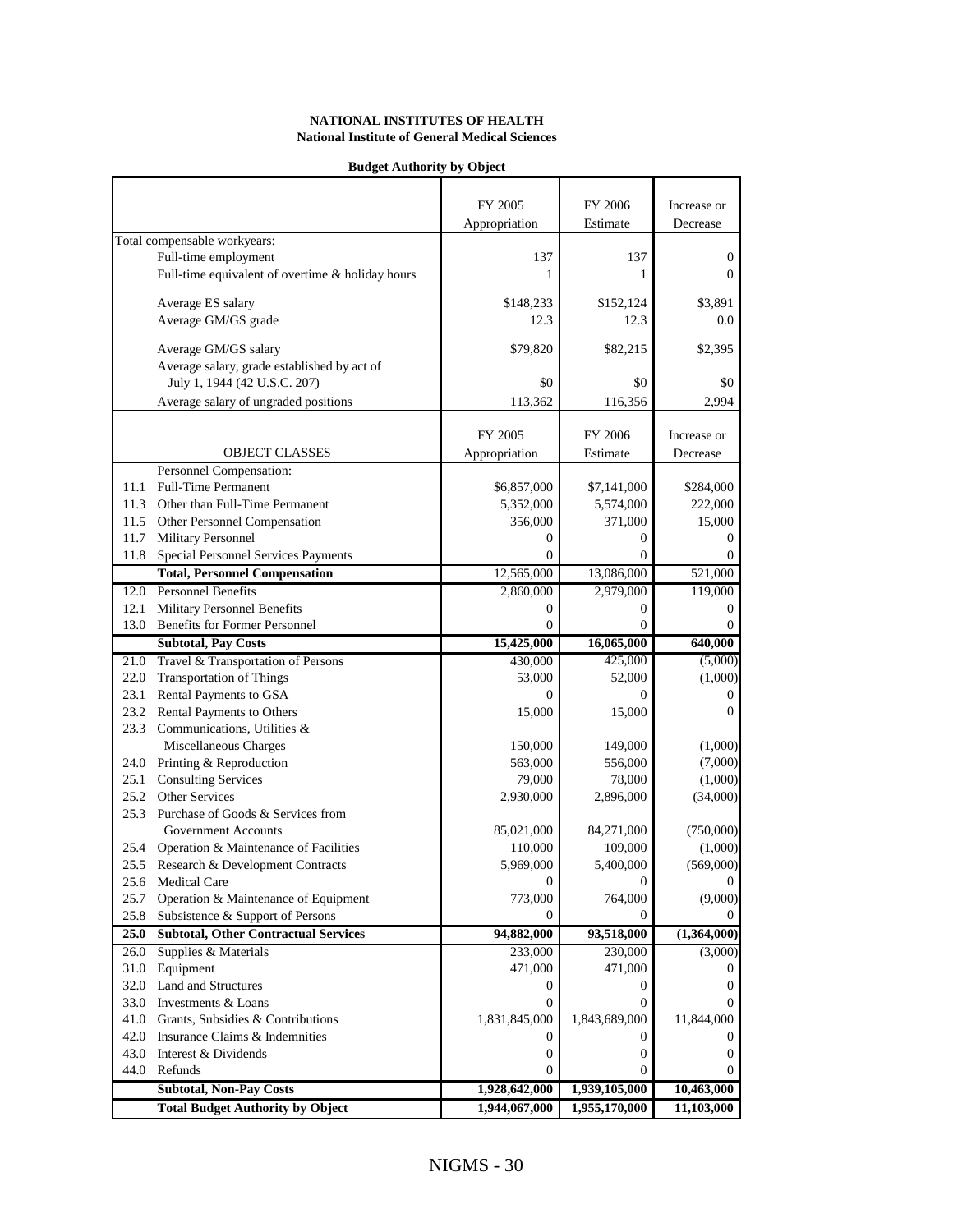|                                              | ланан кэ ани тлренэсэ |             |             |
|----------------------------------------------|-----------------------|-------------|-------------|
|                                              | FY 2005               | FY 2006     | Increase or |
| <b>OBJECT CLASSES</b>                        | Appropriation         | Estimate    | Decrease    |
| <b>Personnel Compensation:</b>               |                       |             |             |
| Full-Time Permanent (11.1)                   | \$6,857,000           | \$7,141,000 | \$284,000   |
| Other Than Full-Time Permanent (11.3)        | 5,352,000             | 5,574,000   | 222,000     |
| Other Personnel Compensation (11.5)          | 356,000               | 371,000     | 15,000      |
| Military Personnel (11.7)                    | $\Omega$              | 0           |             |
| Special Personnel Services Payments (11.8)   | $\Omega$              | 0           |             |
| <b>Total Personnel Compensation (11.9)</b>   | 12,565,000            | 13,086,000  | 521,000     |
| Civilian Personnel Benefits (12.1)           | 2,860,000             | 2,979,000   | 119,000     |
| Military Personnel Benefits (12.2)           | 0                     | 0           |             |
| Benefits to Former Personnel (13.0)          | $\theta$              | 0           | 0           |
| <b>Subtotal, Pay Costs</b>                   | 15,425,000            | 16,065,000  | 640,000     |
| Travel $(21.0)$                              | 430,000               | 425,000     | (5,000)     |
| Transportation of Things (22.0)              | 53,000                | 52,000      | (1,000)     |
| Rental Payments to Others (23.2)             | 15,000                | 15,000      | 0           |
| Communications, Utilities and                |                       |             |             |
| Miscellaneous Charges (23.3)                 | 150,000               | 149,000     | (1,000)     |
| Printing and Reproduction (24.0)             | 563,000               | 556,000     | (7,000)     |
| <b>Other Contractual Services:</b>           |                       |             |             |
| Advisory and Assistance Services (25.1)      | 79,000                | 78,000      | (1,000)     |
| Other Services (25.2)                        | 2,930,000             | 2,896,000   | (34,000)    |
| Purchases from Govt. Accounts (25.3)         | 27,652,000            | 26,902,000  | (750,000)   |
| Operation & Maintenance of Facilities (25.4) | 110,000               | 109,000     | (1,000)     |
| Operation & Maintenance of Equipment (25.7)  | 773,000               | 764,000     | (9,000)     |
| Subsistence & Support of Persons (25.8)      | $\Omega$              | $\Omega$    | 0           |
| <b>Subtotal Other Contractual Services</b>   | 31,544,000            | 30,749,000  | (795,000)   |
| Supplies and Materials (26.0)                | 233,000               | 230,000     | (3,000)     |
| <b>Subtotal, Non-Pay Costs</b>               | 32,988,000            | 32,176,000  | (812,000)   |
| <b>Total, Administrative Costs</b>           | 48,413,000            | 48,241,000  | (172,000)   |

#### **Salaries and Expenses**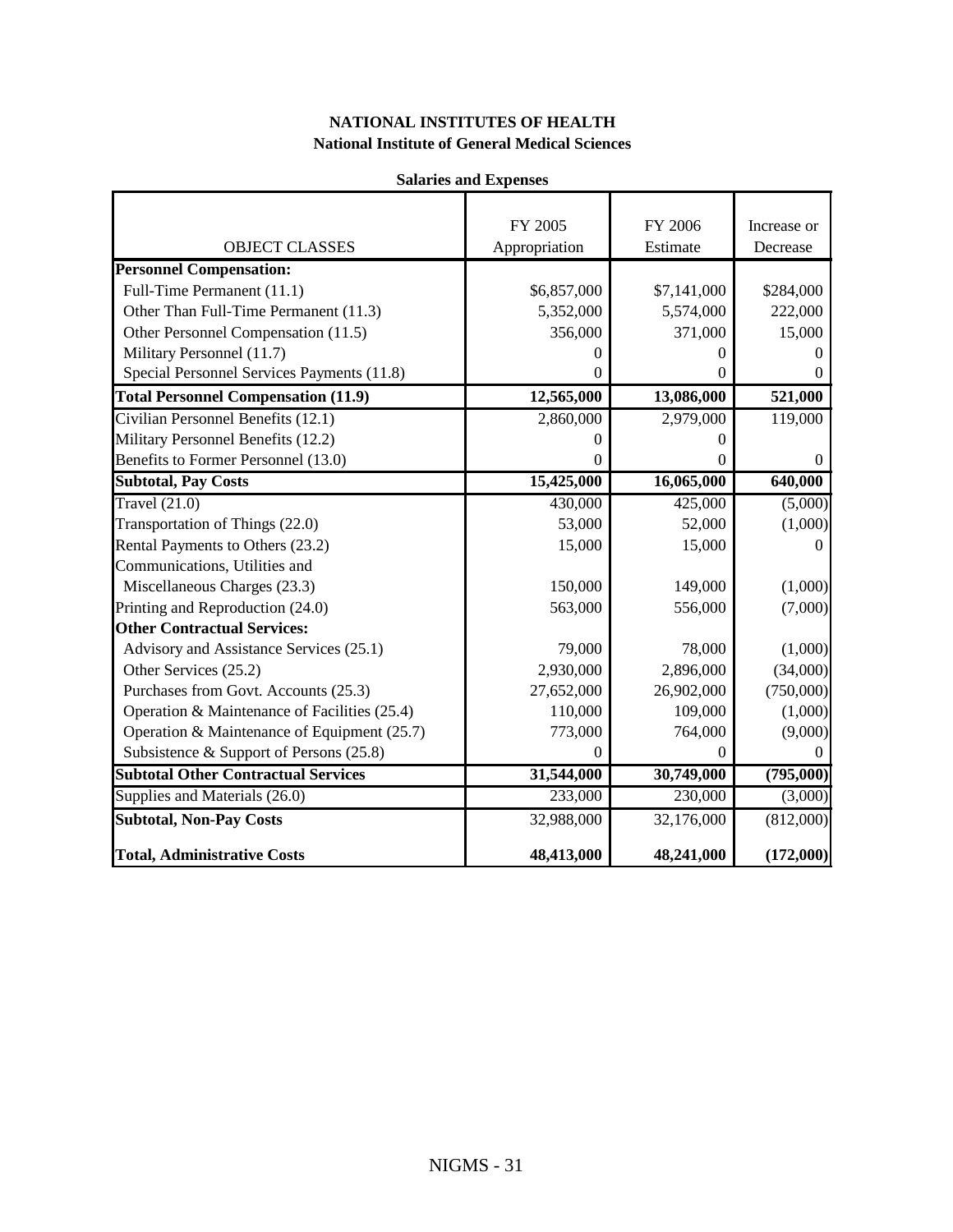## **NATIONAL INSTITUTES OF HEALTH**

#### **National Institute of General Medical Sciences**

## SIGNIFICANT ITEMS IN HOUSE, SENATE, AND CONFERENCE APPROPRIATIONS COMMITTEE REPORTS

#### FY 2005 Senate Appropriations Committee Report Language (S. Rpt. 108-345)

#### Item

*Basic Behavioral Science* – The legislative mandate for NIGMS specifically includes behavioral science research, although NIGMS does not now support behavioral science research or training. Given the wide range of fundamental behavioral topics with relevance to a variety of diseases and health conditions, the Committee encourages NIGMS to incorporate basic behavioral research as part of its portfolio, especially in the areas of cognition, behavioral neuroscience, behavioral genetics, psychophysiology, methodology and evaluation, and experimental psychology. (p. 127)

#### Action taken

In FY 2003, the National Institute of General Medical Sciences (NIGMS) provided \$12.7 million in support of studies, primarily in model systems, to examine the genetic and biochemical mechanisms underlying behavior. This included research on the mechanisms underlying specific behaviors related to circadian rhythms, learning and memory, sensation and perception, pain and its management, and analgesia and anesthesia. Comparable levels of support were provided in FY 2004. A program entitled "Tools for Genetic and Genomic Studies in Emerging Model Organisms" was announced (http://grants2.nih.gov/grants/guide/pa-files/PA-04-135.html). The major goal of this PA is to support the development of tools to enhance the usefulness of DNA sequence information in research that includes behavioral studies. Such tools include microarray reagents, database management and data mining software, and improved methods for linking expression arrays with behavioral outcomes.

The Institute's research training programs mirror the areas of science that fall within the mission of the NIGMS. Several of the institutions supported through NIGMS' Systems and Integrative Biology (SIB) training grant program offer participants opportunities to pursue training in the basic behavioral sciences, and NIGMS highlighted the option of including behavioral science departments in SIB training programs when it recently updated its training program guidelines (see http://www.nigms.nih.gov/funding/trngmech.html#new\_emphasis). In addition, individuals supported under the Institute's Medical Scientist Training Program (which leads to the M.D.- Ph.D. degree) may pursue research training in behavioral sciences if their institution offers that option. In both cases, the grantee institution chooses to offer this option as part of the multidisciplinary training mandated for all of NIGMS' training programs. NIGMS's individual fellowship support extends to fellows working on the molecular and genetic basis of behavior. In the past, some fellows have studied movement, sensation, and perception.

NIGMS is also exploring new areas of opportunity through its participation in a working group of the Advisory Committee to the Director, NIH, which has been formed to identify scientific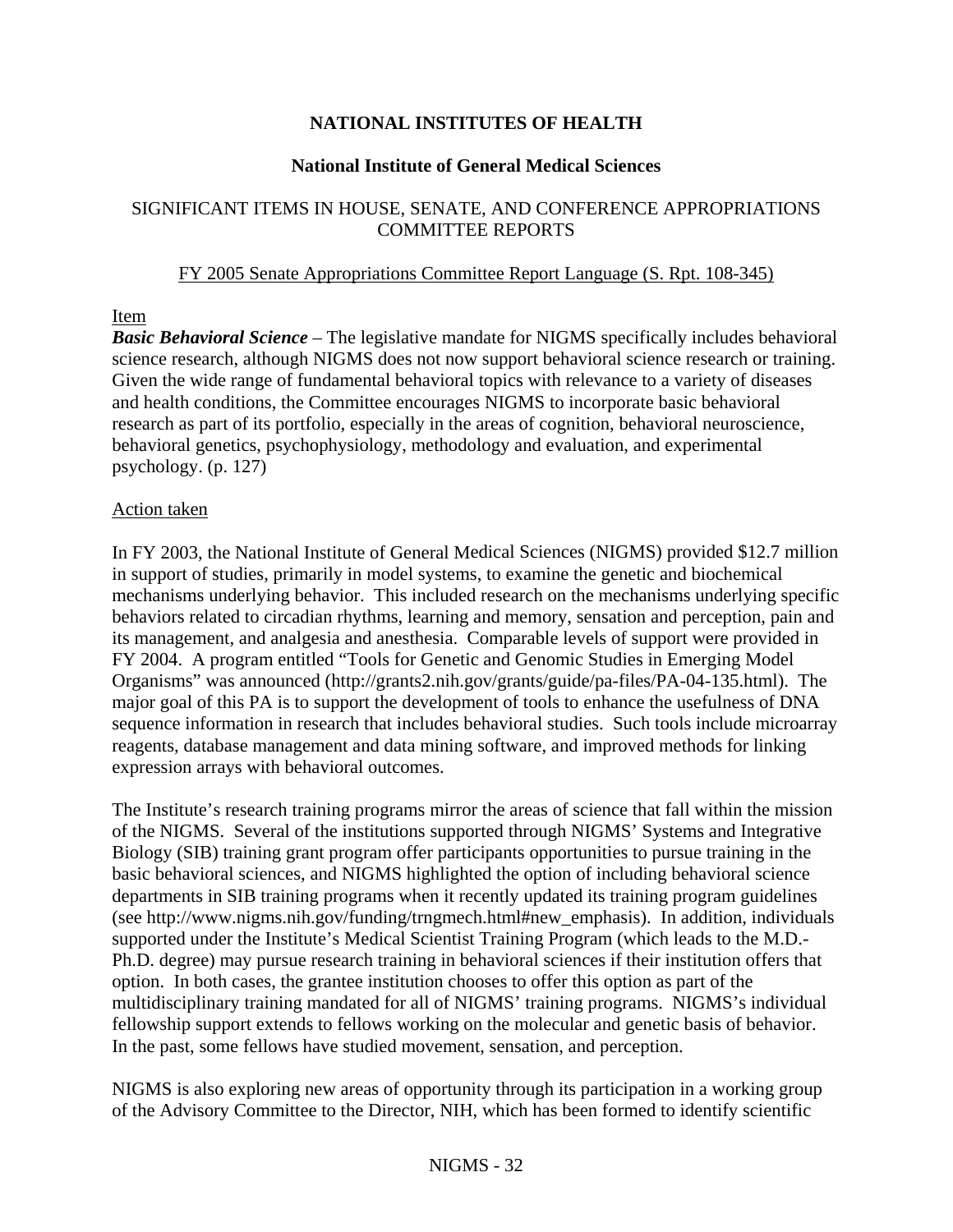opportunities and areas of basic behavioral research that should be supported by NIH. A report of the working group is expected in December, 2004.

#### Item

*Basic Research on Pre-Disease Pathways* – As the NIH institute most concerned with basic research, NIGMS has provided leadership in research on physiological and biological structures and functions that may play roles in numerous health conditions. The Committee encourages NIGMS to collaborate with other institutes including NCI, NIMH and the Office of Behavioral and Social Sciences Research to fund research to integrate physiological knowledge of predisease pathways with behavioral studies. (p. 127)

#### Action to be taken

NIGMS, in collaboration with other components of the NIH, such as the National Institute of Mental Health, the National Cancer Institute, and the Office of Behavioral Social Sciences Research, is participating in a working group of the Advisory Committee to the Director, NIH, which was established to identify scientific opportunities and areas of basic behavioral research that should be supported by NIH. Discussion of NIH support of research to integrate physiological knowledge of pre-disease pathways with behavioral studies is one of many issues expected to be included in the group's discussions. The working group is expected to issue its recommendations in the form of a report in December, 2004.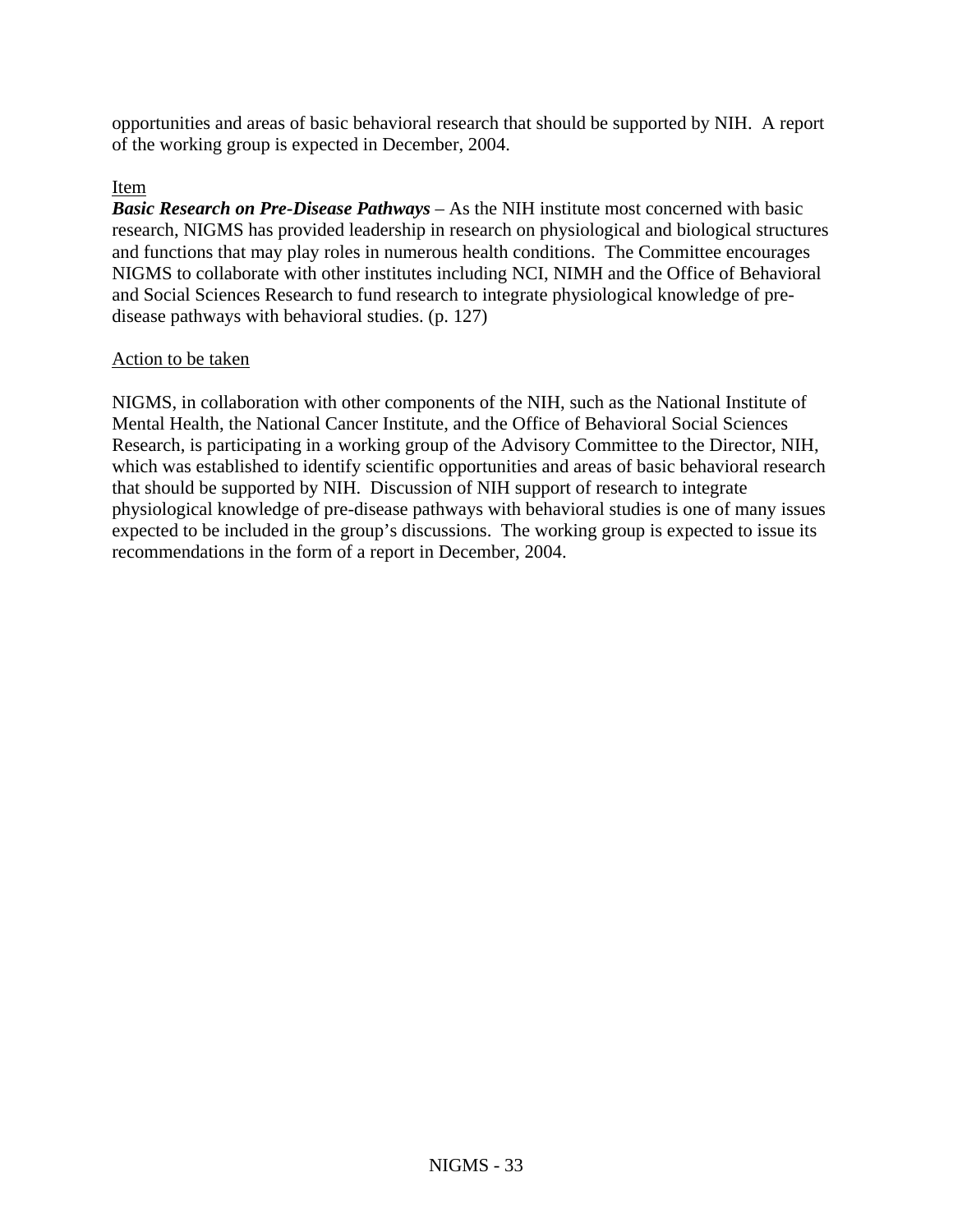**LTH A ES OF HE UT eral Medical Sciences INSTIT ALNONATI National Institute of Gen**

| D |
|---|
|   |
|   |
| ç |
|   |
|   |
|   |
|   |
|   |
|   |
|   |

|                                                   | Other Citation<br>PHS Act/ | U.S. Code<br>Citation | 2005 Amount<br>Authorized | Appropriation<br>FY 2005 | FY 2006 Amount<br>Authorized | FY 2006 Budget<br>Estimate |
|---------------------------------------------------|----------------------------|-----------------------|---------------------------|--------------------------|------------------------------|----------------------------|
| Research and Investigation                        | Section 301                | 42§241                | Indefinite                | \$1,756,978,000          | Indefinite                   | \$1,767,040,000            |
| National Institute of General<br>Medical Sciences | Section 41B                | 42§285b               | Indefinite                |                          | Indefinite                   |                            |
| National Research<br>Service Awards               | Section 487(d)             | $\mathfrak{g}$        |                           | 187,089,000              |                              | 188,130,000                |
| Total, Budget Authority                           |                            |                       |                           | 1,944,067,000            |                              | 1,955,170,000              |

the Public Health Act.  $\underline{a\prime}$  Amounts authorized by Section 301 and Title IV of the Public Health Act. nd Title IV of  $\frac{a}{2}$  Amounts authorized by Section 301 a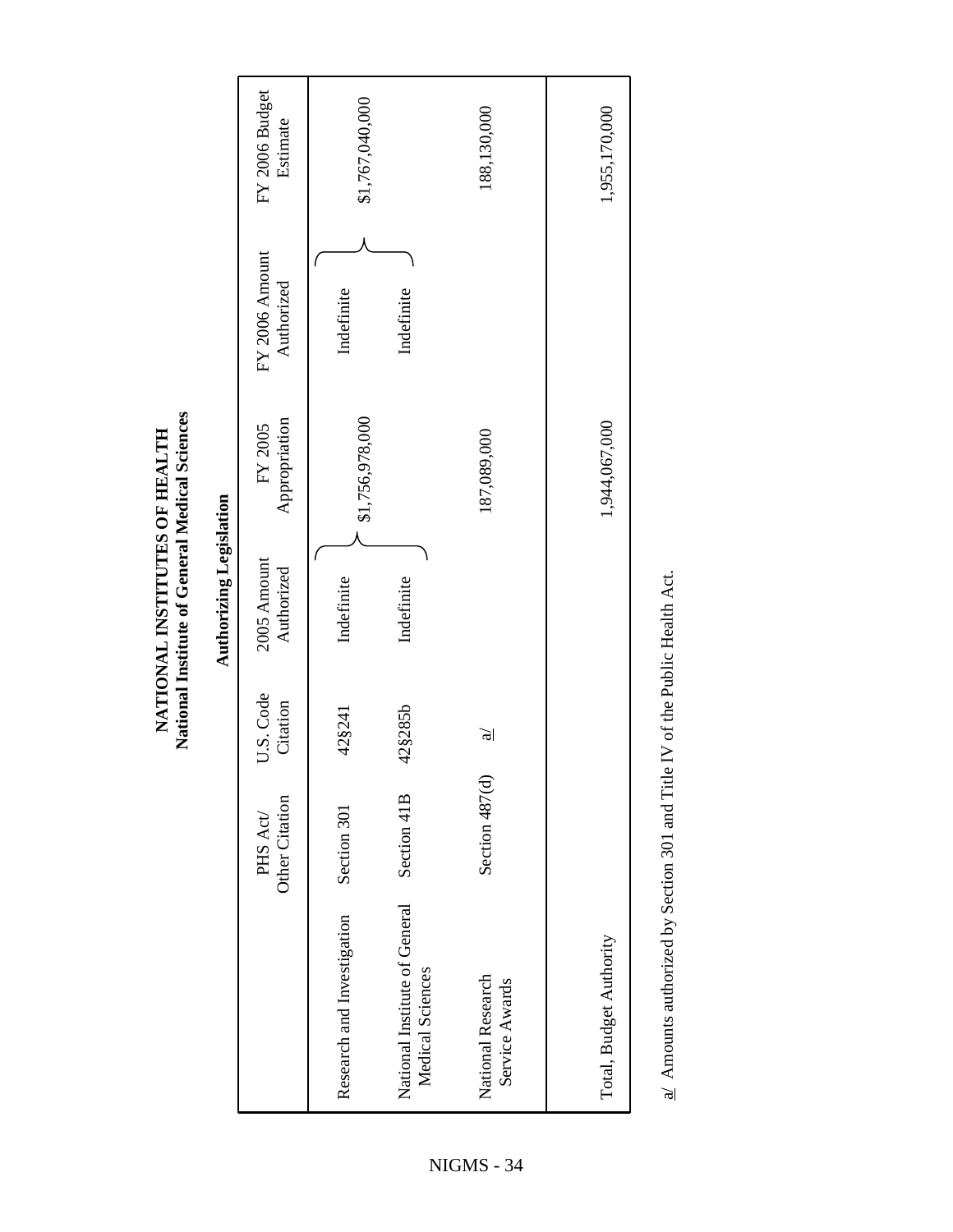| Fiscal     | <b>Budget Estimate</b> | House            | Senate         |                     |
|------------|------------------------|------------------|----------------|---------------------|
| Year       | to Congress            | Allowance        | Allowance      | Appropriation<br>1/ |
| 1997       | 936,573,000 2/         | 1,003,772,000    | 953,214,000 2/ | 998,387,000 3/      |
| 1998       | 992,032,000 2/         | 1,047,963,000    | 1,058,969,000  | 1,065,947,000       |
| 1999       | 1,111,439,000 2/4      | 1,150,840,000    | 1,197,825,000  | 1,197,825,000       |
| Rescission |                        |                  |                | (799,000)           |
| 2000       | 1,194,068,000 2/       | 1,298,551,000    | 1,352,843,000  | 1,361,668,000       |
| Rescission |                        |                  |                | (7,248,000)         |
| 2001       | 1,389,492,000 2/       | 1,548,313,000    | 1,554,176,000  | 1,535,823,000       |
| Rescission |                        |                  |                | (125,000)           |
| 2002       | 1,720,206,000 2/       | 1,706,968,000    | 1,753,465,000  | 1,725,263,000       |
| Rescission |                        |                  |                | (124,000)           |
| 2003       | 1,874,243,000          | 1,874,243,000 5/ | 1,853,584,000  | 1,859,084,000       |
| Rescission |                        |                  |                | (12,084,000)        |
| 2004       | 1,923,133,000          | 1,923,133,000 5/ | 1,917,033,000  | 1,916,333,000       |
| Rescission |                        |                  |                | (11, 495, 000)      |
| 2005       | 1,959,810,000          | 1,959,810,000 5/ | 1,975,500,000  | 1,959,810,000       |
| Rescission |                        |                  |                | (15,743,000)        |
| 2006       | 1,955,170,000          |                  |                |                     |

**Appropriations History**

1/ Reflects enacted supplementals, rescissions, and reappropriations.

2/ Excludes funds for HIV/AIDS research activities consolidated in the NIH Office of AIDS Research.

3/ Excludes enacted administrative reductions of \$83,000.

4/ Reflects a decrease of \$3,447,000 for the budget amendment for bioterrorism.

5/ Reflects the President's Budget Request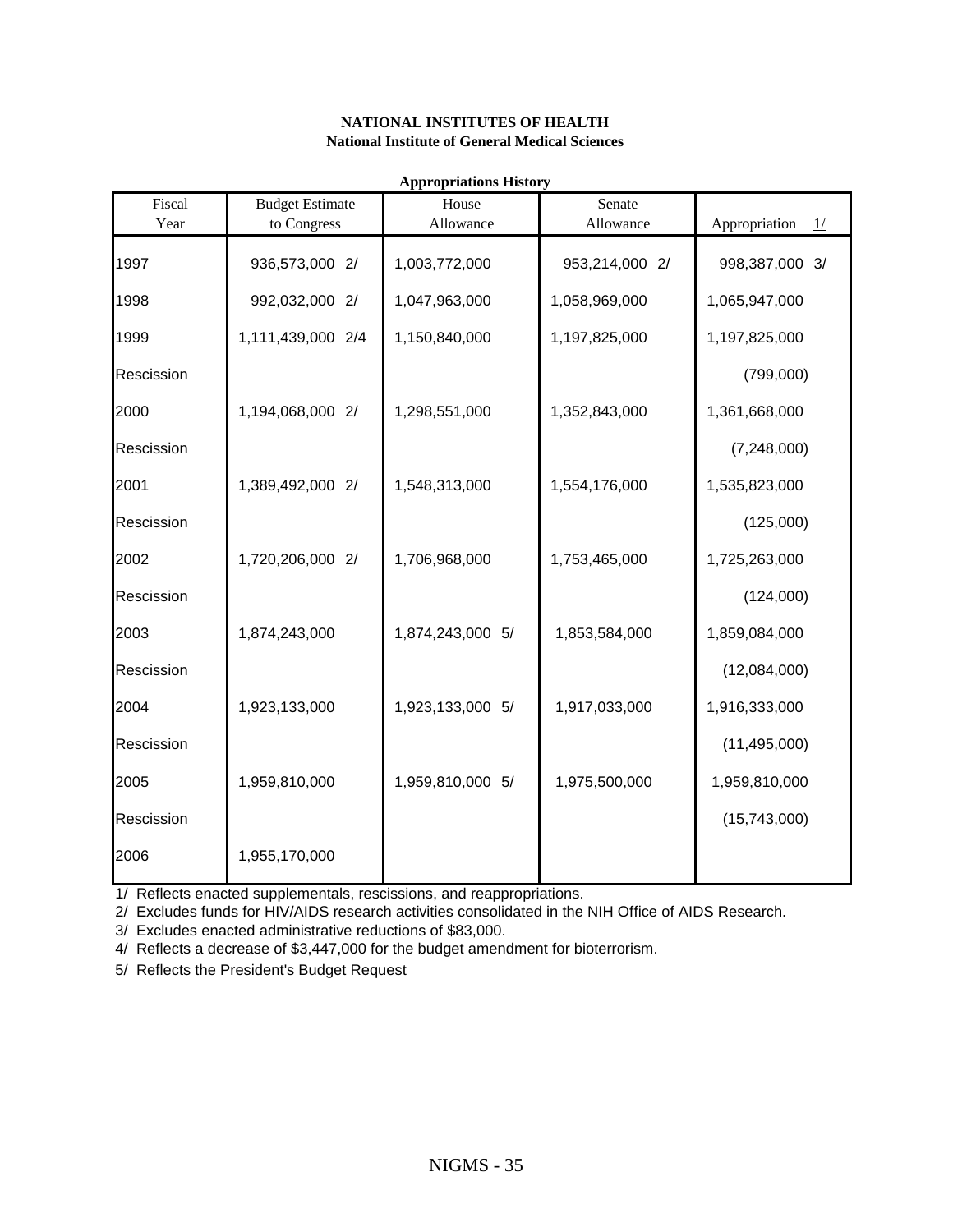| OFFICE/DIVISION                                                                    | FY 2004<br>Actual            | FY 2005<br>Appropriation | FY 2006<br>Estimate |
|------------------------------------------------------------------------------------|------------------------------|--------------------------|---------------------|
|                                                                                    |                              |                          |                     |
| Office of the Director                                                             | 10                           | 11                       | 11                  |
| Office of Scientific Review                                                        | 9                            | 10                       | 10                  |
| Office of Administrative Management                                                | 24                           | 24                       | 24                  |
| Division of Extramural Activities                                                  | 32                           | 34                       | 34                  |
| Division of Genetic and Developmental<br>Biology                                   | 8                            | 11                       | 11                  |
| Division of Pharmacology, Physiology,<br>and Biological Chemistry                  | 24                           | 26                       | 26                  |
| Division of Cell Biology and Biophysics                                            | 9                            | 11                       | 11                  |
| Center of Bioinformatics and<br><b>Computational Biology</b>                       | $\overline{2}$               | 3                        | $\overline{3}$      |
| Division of Minority Opportunities in<br>Research                                  | 6                            | 7                        | 7                   |
| Total                                                                              | 124                          | 137                      | 137                 |
| FTEs supported by funds from<br>Cooperative Research and Development<br>Agreements | (0)                          | (0)                      | (0)                 |
| <b>FISCAL YEAR</b>                                                                 | Average GM/GS Grade          |                          |                     |
| 2002<br>2003<br>2004<br>2005                                                       | 10.7<br>10.9<br>12.3<br>12.3 |                          |                     |
| 2006                                                                               | 12.3                         |                          |                     |

## **Detail of Full-Time Equivalent Employment (FTEs)**